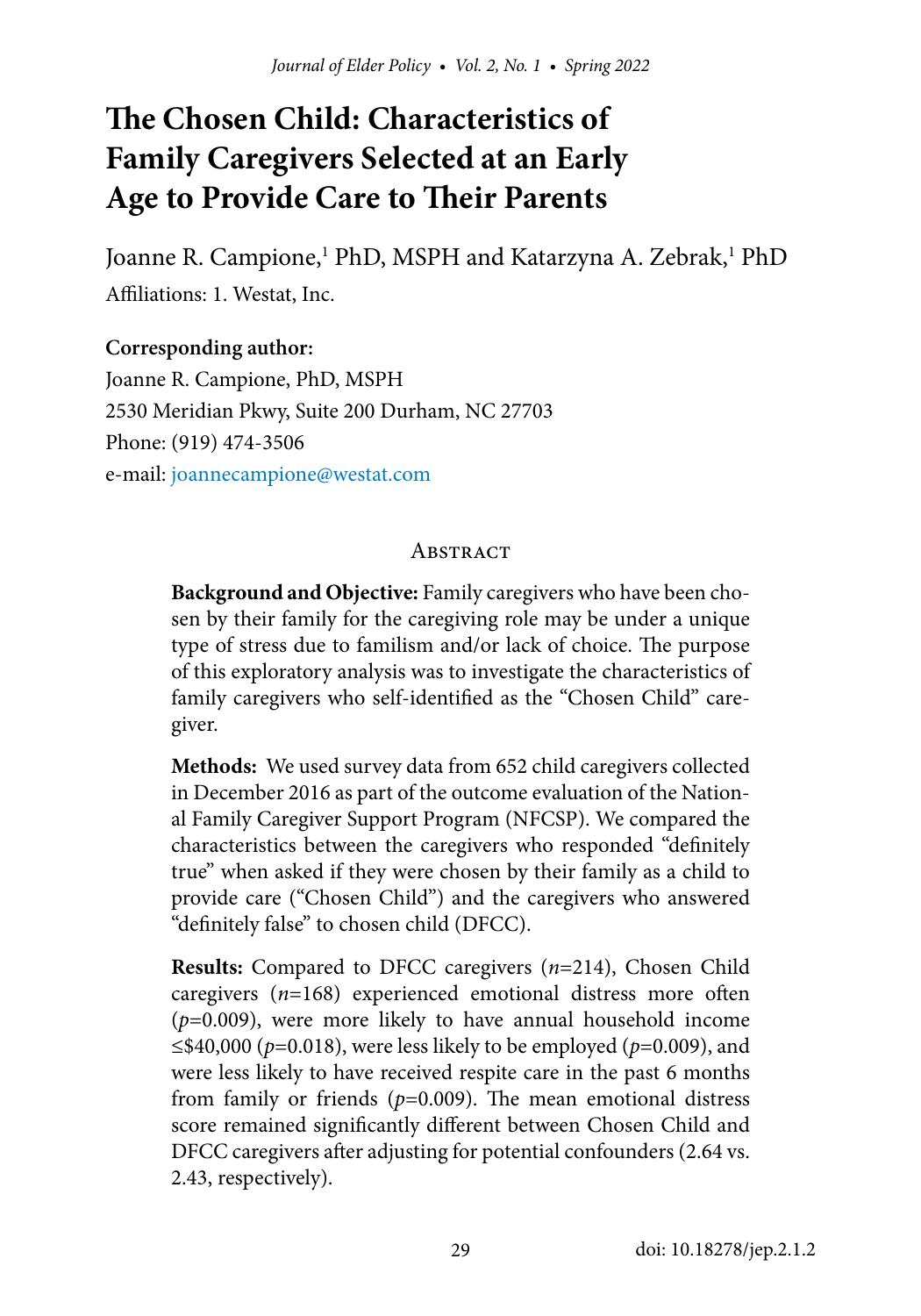**Conclusion:** Family and friends should be aware that the Chosen Child caregiver may be at risk for emotional distress and may be hesitant to ask for respite care or other types of support. Interventions for the Chosen Child should help them seek support when needed.

*Keywords:* caregiver distress, informal caregiving, caregiver support

# **El niño o la niña elegidos: características de los cuidadores familiares seleccionados a una edad temprana para cuidar a sus padres**

#### Resumen

**Antecedentes y objetivo:** Los cuidadores familiares que han sido elegidos por su familia para el rol de cuidador pueden estar bajo un tipo único de estrés debido al familiarismo y/o la falta de elección. El propósito de este análisis exploratorio fue investigar las características de los cuidadores familiares que se autoidentificaron como el cuidador del "Niño Elegido".

**Métodos:** Utilizamos datos de encuestas de 652 cuidadores de niños recopilados en diciembre de 2016 como parte de la evaluación de resultados del Programa Nacional de Apoyo a Cuidadores Familiares (NFCSP). Comparamos las características entre los cuidadores que respondieron "definitivamente cierto" cuando se les preguntó si fueron elegidos por su familia cuando eran niños para brindar cuidado ("Niño elegido") y los cuidadores que respondieron "definitivamente falso" al niño elegido (DFCC).

**Resultados:** En comparación con los cuidadores de DFCC (n=214), los cuidadores de niños elegidos (n=168) experimentaron angustia emocional con más frecuencia (p=0,009), tenían más probabilidades de tener un ingreso familiar anual ≤\$40 000 (p=0,018), tenían menos probabilidades de ser empleados (p=0,009), y tenían menos probabilidades de haber recibido cuidados de relevo en los últimos 6 meses de familiares o amigos (p=0,009). La puntuación media de angustia emocional siguió siendo significativamente diferente entre los cuidadores de Chosen Child y DFCC después de ajustar los posibles factores de confusión (2,64 frente a 2,43, respectivamente).

**Conclusión:** Los familiares y amigos deben ser conscientes de que el cuidador del niño elegido puede estar en riesgo de sufrir angus-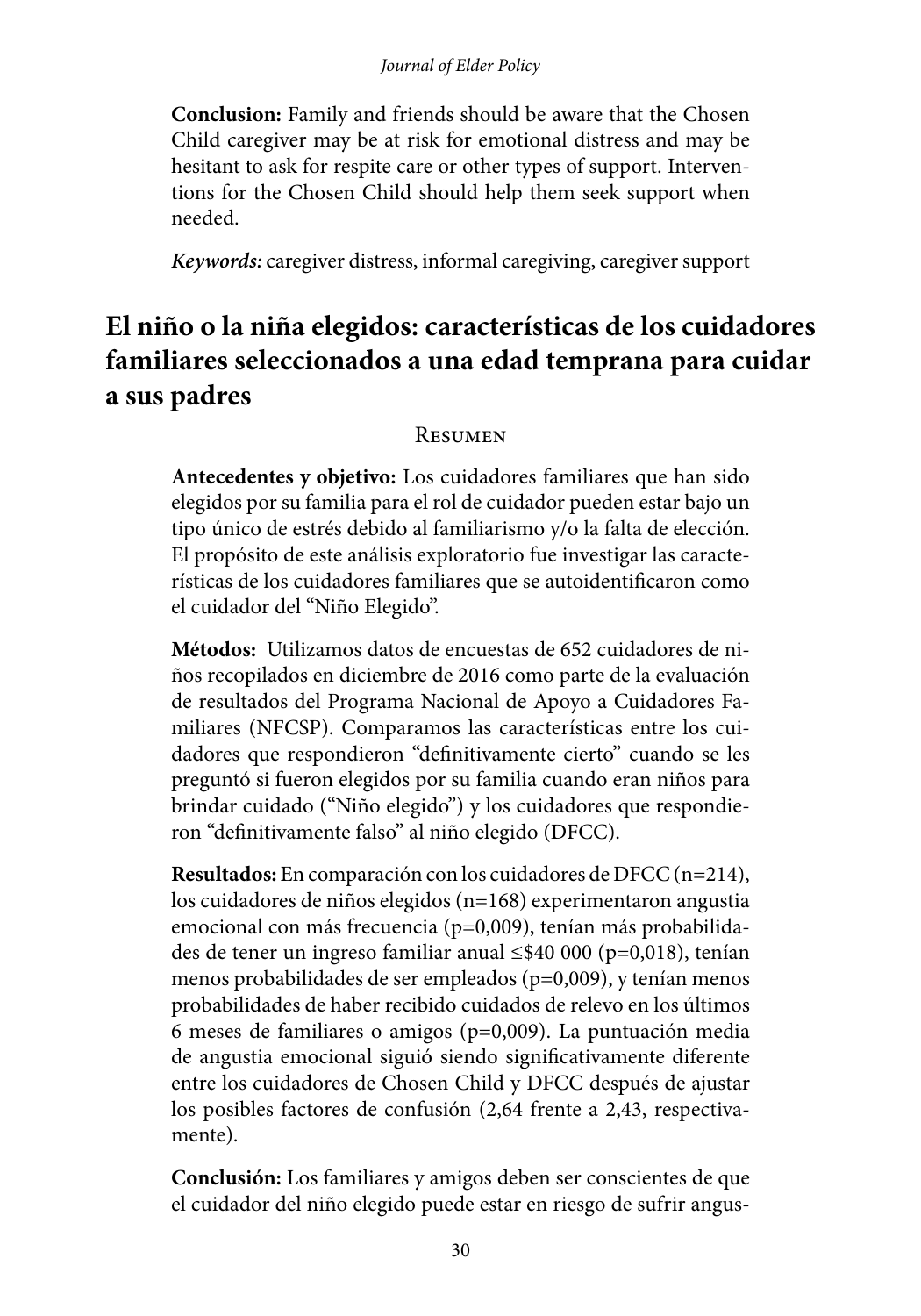#### *The Chosen Child*

tia emocional y puede dudar en solicitar cuidados de relevo u otros tipos de apoyo. Las intervenciones para el Niño Elegido deberían ayudarlo a buscar apoyo cuando sea necesario.

*Palabras clave:* angustia del cuidador, cuidado informal, apoyo del cuidador

被选中的孩子:儿童时期被选为照 顾父母的家庭照顾者的特征

#### 摘要

背景和目标:由家庭指定承担照顾角色的家庭照顾者可能由 于家庭主义和/或缺乏选择而遭受独特的压力。本探究性分 析旨在研究自我认定为"被选中的孩子"的家庭照顾者的特 征。

方法: 我们使用652名儿童照顾者的调查数据,该数据收集 于2016 年12月并作为国家家庭照顾者支持计划 (NFCSP) 成 果评价的一部分。我们比较了当被问及是否在儿童时期被家 人选择提供护理时回答"绝对正确"的照顾者("被选中的 孩子")和对此回答"绝对错误"的照顾者(DFCC)的特 征。

结果: 与DFCC照顾者 (n=214) 相比, "被选中的孩子"照顾 者 (n=168) 经历情感痛苦的频率更高 (p=0.009),家庭年 收入≤40,000 美元的可能性更大(p=0.018),不太可能被雇 用 (p=0.009),并且在过去6个月内从家人或朋友那里得到 临时托护的可能性较小(p=0.009)。在调整了潜在的干扰因 素后, "被选中的孩子"和DFCC照顾者的平均情感痛苦评分 仍然存在显著差异(分别为2.64和2.43)。

结论:家人和朋友应该意识到,"被选中的孩子"照顾者可 能有情感痛苦的风险,并且可能不愿寻求临时托护或其他类 型的支持。对"被选中的孩子"的干预措施应帮助其在需要 时寻求支持。

关键词:照顾者的痛苦,非正式照顾,照顾者支持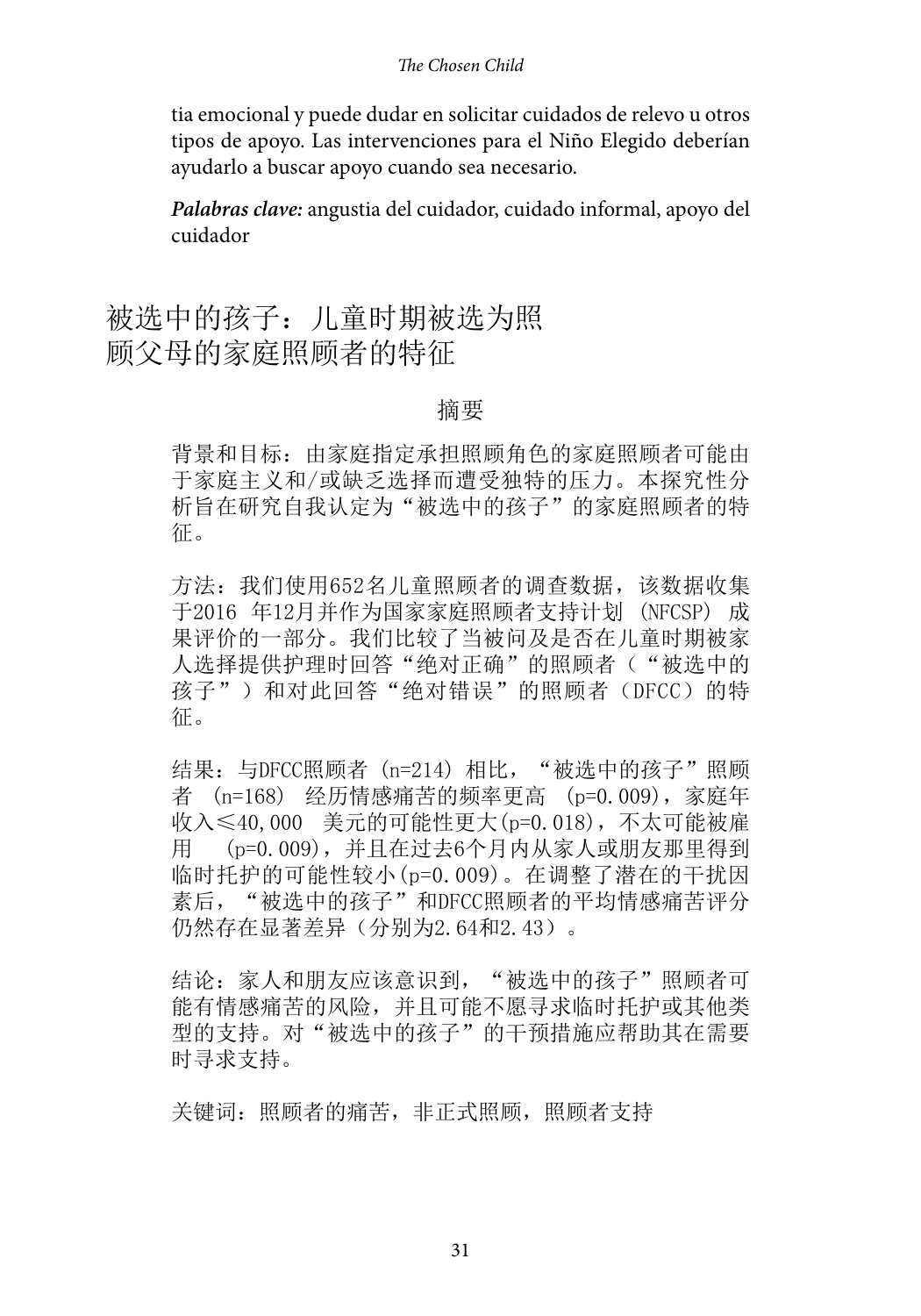# **Introduction**

The family caregiver is a rela-<br>tive, spouse, partner, or friend<br>who provides care and support<br>to someone at home without pay. The tive, spouse, partner, or friend who provides care and support to someone at home without pay. The family caregiver assumes a critical role in caring for older Americans living at home, and is a vital component of long-term care (National Academies of Sciences, Engineering, and Medicine, 2016). The family caregiver helps their family member—most often a spouse or parent—with activities of daily living, health care activities, and complex medical/nursing tasks (Sorrell, 2014; Wolff et al., 2016). The replacement of family caregivers, who care for millions of older adults and people with disabilities in America, with paid services could cost up to \$470 billion a year (Reinhard, Feinberg, et al., 2019).

Estimates from the year 2020 indicate that approximately 41.8 million Americans have provided unpaid care to an adult age 50 or older in the prior 12 months, representing approximately a quarter of households in the United States (AARP & National Alliance for Caregiving, 2020). While taking care of an adult family member can be a source of joy and fulfillment, for many caregivers it is also associated with considerable stress, depression, anxiety, social isolation, and burden, which can compromise the caregiver's mental health and physical health (Adelman et al. 2014; Judge et al., 2011; Schulz & Sherwood, 2008).

# *Familism, Coping, Choice, and the "Chosen Child" Caregiver*

Familism is a multidimensional concept that involves a person's beliefs, interests, and prerogatives embedded in family core values, such as strong family identification, attachment, mutual support, family obligation, and familial interconnectedness (Mendez-Luck et al., 2016). Pearlin's caregiver stress and coping model considers people's beliefs to be an important influence on their mental health (Pearlin, 1994). As a key factor in explaining family roles and obligations, familism can have both a positive and negative effect on caregivers' health and well-being (Mendez-Luck et al., 2016). For example, Cox (2013) found that familism has a positive influence on caregiver well-being when the caregiver perceives that the family is a strong source of support. However, other caregiver studies have found familism to be associated with higher levels of depression, more emotional distress, and poorer subjective physical health (Del-Pino-Casado et al., 2017; Rozario & DeRienzis, 2008).

When emotionally distressed or burdened by caregiving, caregivers can attempt to improve their quality of life through various coping strategies (Greenglass, 2002; Rodríguez-Pérez et al., 2017). For example, an active coping strategy includes attempts to solve or modify problems through planning, acceptance, and help-seeking (Del-Pino-Casado et al., 2011; Pérez-Cruz et al., 2019). Receiving respite care, so-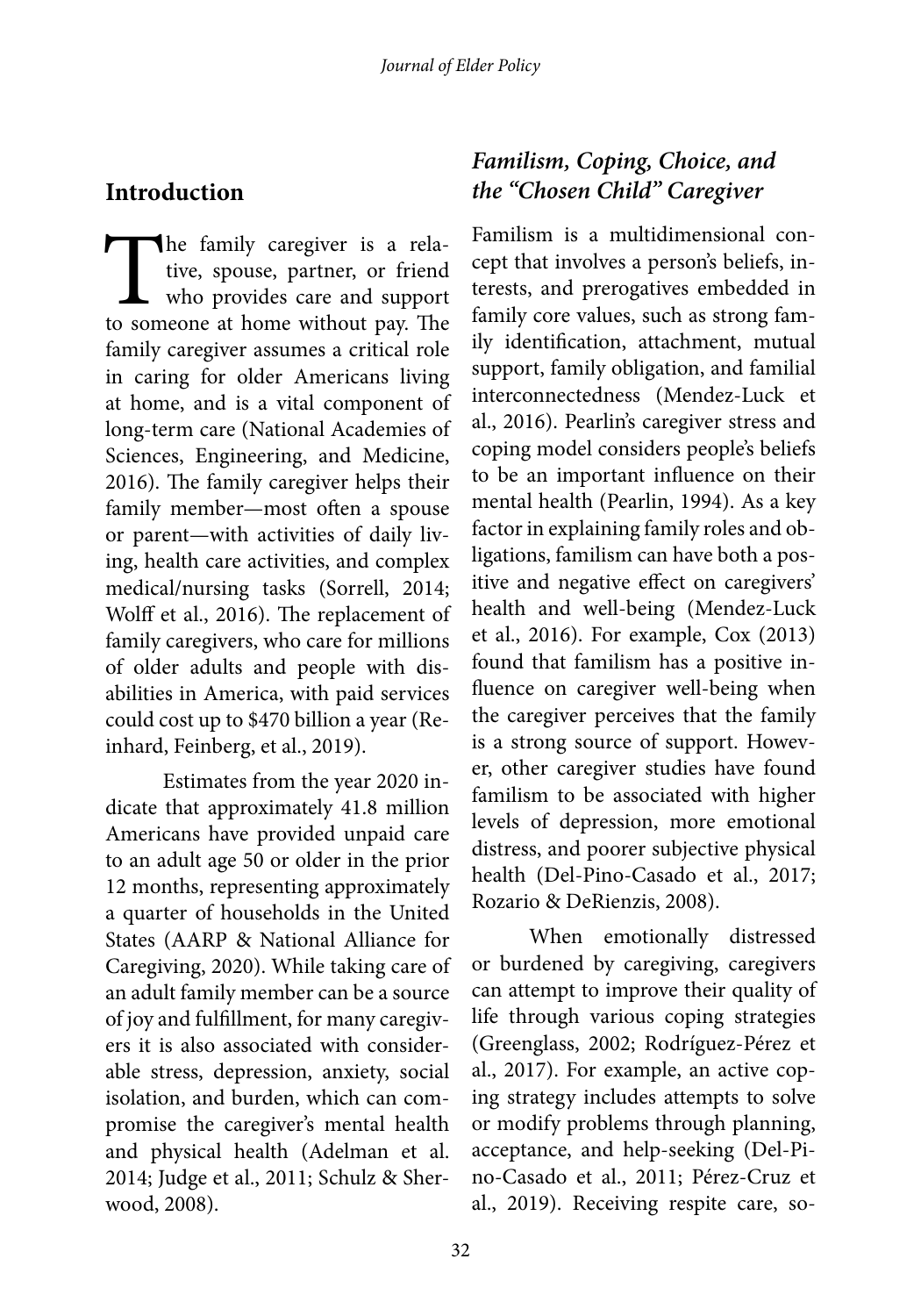#### *The Chosen Child*

cial support, and counseling are a few examples of the help that is available to improve coping and to reduce the negative effect of caregiving and/or familism on a caregiver's emotional and physical health (Clay et al., 2008; Del Pino et al., 2011; Sorrell, 2014; Vandepitte et al., 2016). The opposite of active coping is avoidance coping, in which a person attempts to avoid problems often coupled with a self-management approach and/ or denial of problems (Carver et al., 1998; Rozario & DeRienzis, 2008). Familism has been found to be associated with avoidance coping, which several researchers believe is a key reason why familism results in poorer outcomes for mental and physical health among caregivers (Kim et al., 2007; Sayegh & Knight, 2010).

Other risk factors for negative outcomes associated with familism are a sense of obligation and a lack of choice in taking on the caregiver role (Schulz et al., 2012; Winter et al., 2010). Sayegh and Knight (2010) found that a significant proportion of familism's unfavorable effect on caregiver outcomes was due to feelings of obligation. Additionally, Schulz et al. (2012) found that lack of choice in becoming a caregiver was associated with higher levels of emotional stress and physical strain, after controlling for multiple confounders including level of care, care recipient primary health condition, and demographics. While familism may act as a cultural endorsement of the caregiving role, individuals who self-identify as the person at an early age chosen by their family for the caregiving role ("Chosen Child") could be driven to ac-

cept the role out of a sense of family obligation or duty (Dilworth-Anderson et al., 2004; Vandepitte et al., 2016) which may not be equally distributed across the family. Therefore, because the "Chosen Child" knew of their caregiving obligation since childhood, he or she may perceive a lack of choice in having to provide care, thus exacerbating their own risk for negative outcomes (Winter et al., 2010).

Our study uses self-reported data to identify "Chosen Child" caregivers—who may have had little choice in assuming the role of caring for a parent—and to explore the caregiver characteristics associated with "Chosen Child" in comparison to other child caregivers.

## **Data and Methods**

Survey data were collected in December 2016 from a random sample of family caregivers across the nation who were participants in the cember 2016 from a random sample of family caregivers across the nation who were participants in the Administration for Community Living's outcome evaluation of the National Family Caregiver Support Program (NFCSP) (Westat, 2018). The NFCSP is a federal program designed to support family caregivers by providing caregiver education and training, individual counseling, information about available services, and support groups to help caregivers better manage their responsibilities and to help cope with the stress of caregiving. The NFCSP also provides respite care either at home or at adult day care facilities, so that caregivers can rest or attend to their own needs.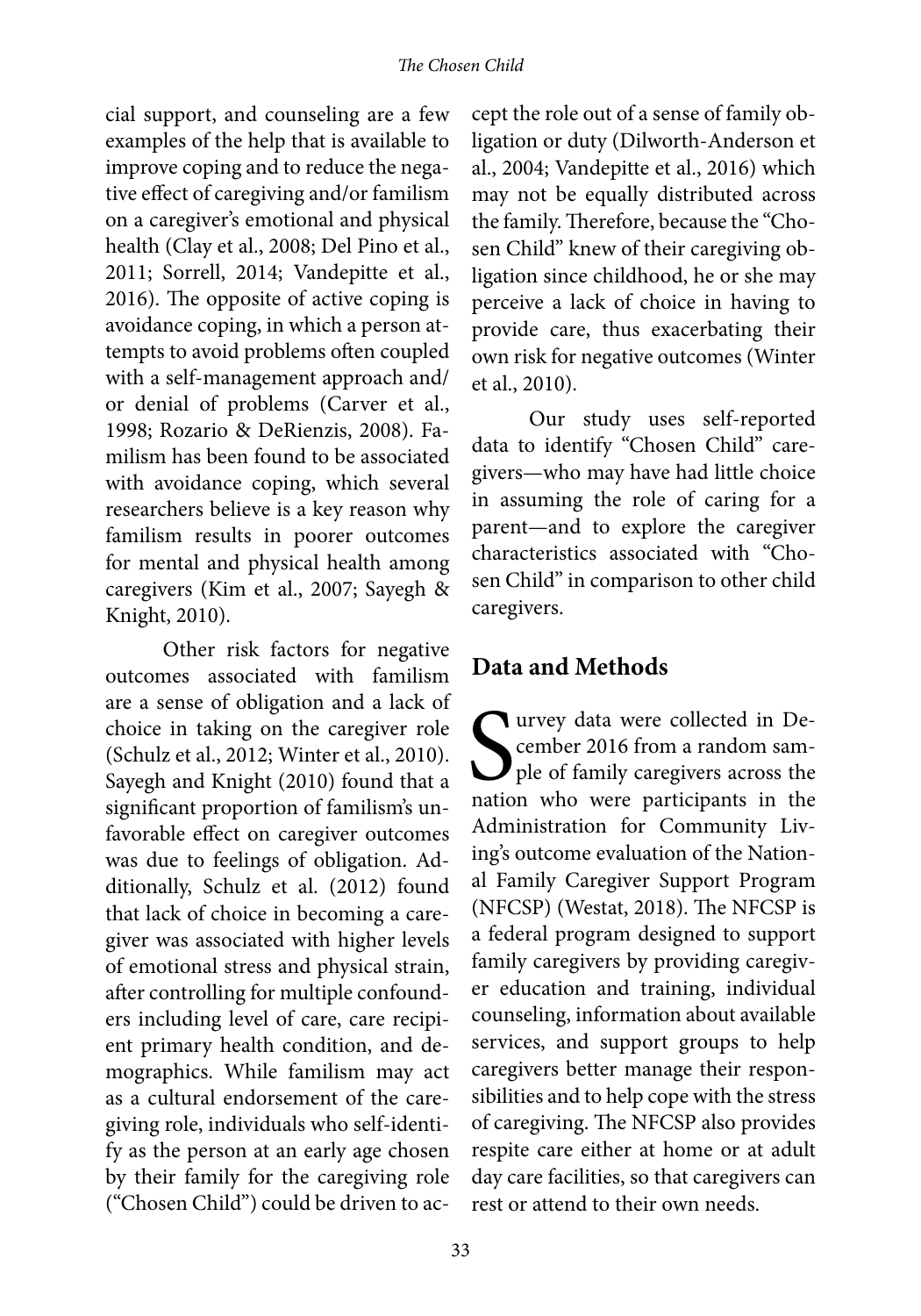To identify a sample of NFCSP clients, the sample design for the evaluation was based on a two-stage stratified probability sample of Area Agencies on Aging (AAA) clients who were listed as recipients of NFCSP services. The first stage was a stratified sample of 316 AAAs across the nation and the second stage consisted of a systematic random sampling of NFCSP clients within the sampled AAAs. The NFCSP evaluation's study sample consisted of 1,568 caregivers. The caregivers' relationships to care recipients were 43% spouse (*n*=678), 42% child (*n*=652), 2% in-law child (*n*=37), and 13% other, including grandchildren and friends (*n*=201).

We used survey data collected from caregivers who were caring for a parent. In other words, they were the care recipients' children. The sample of caregivers for this exploratory analysis consisted of 646 child caregivers. While the evaluation had 652 child caregivers, six were excluded due to missing responses to the Chosen Child question.

# *Determination of Chosen Child*

The survey instrument for the NFCSP outcome evaluation included a question developed by Rozario and DeRienzis (2008) that operationalized caregivers' beliefs about their caregiving role amongst their family. Each of the 652 child caregivers were asked to rate how well the following statement fit with their beliefs about their caregiving situation: "I was chosen by my family as a child to provide care for all my family members." Response options were definitely true, somewhat true, somewhat false, and definitely false. The caregivers that responded "Definitely true" were categorized as Chosen Child and those that responded "Definitely false" were categorized as Definitely False Chosen Child (DFCC). We chose the caregivers who answered the extreme responses to the question because we wanted to compare caregivers who were certain about their status as Chosen Child or non-Chosen Child.

Among the 646 caregivers, we examined responses to the Chosen Child question by gender and race. We also examined the recent use of NFC-SP caregiver educational services and NFCSP respite care by Chosen Child response among a subgroup of caregivers who received any NFCSP service. More specifically, NFCSP service use could only be examined among 79% of the full sample of child caregivers due to the design of the Outcome Evaluation, which had a comparison group of caregivers that had never used NFCSP services.

# *Caregiver Characteristics*

The survey collected the basic demographics of each caregiver such as their annual household income level category, if the caregiver lives in an urban or rural location, if the caregiver was currently employed (either full or part-time), educational attainment level, marital status, age, gender, and race ethnicity (non-Hispanic White, non-Hispanic Black, Hispanic, other). We hypothesized that the Chosen Child in comparison to DFCC would have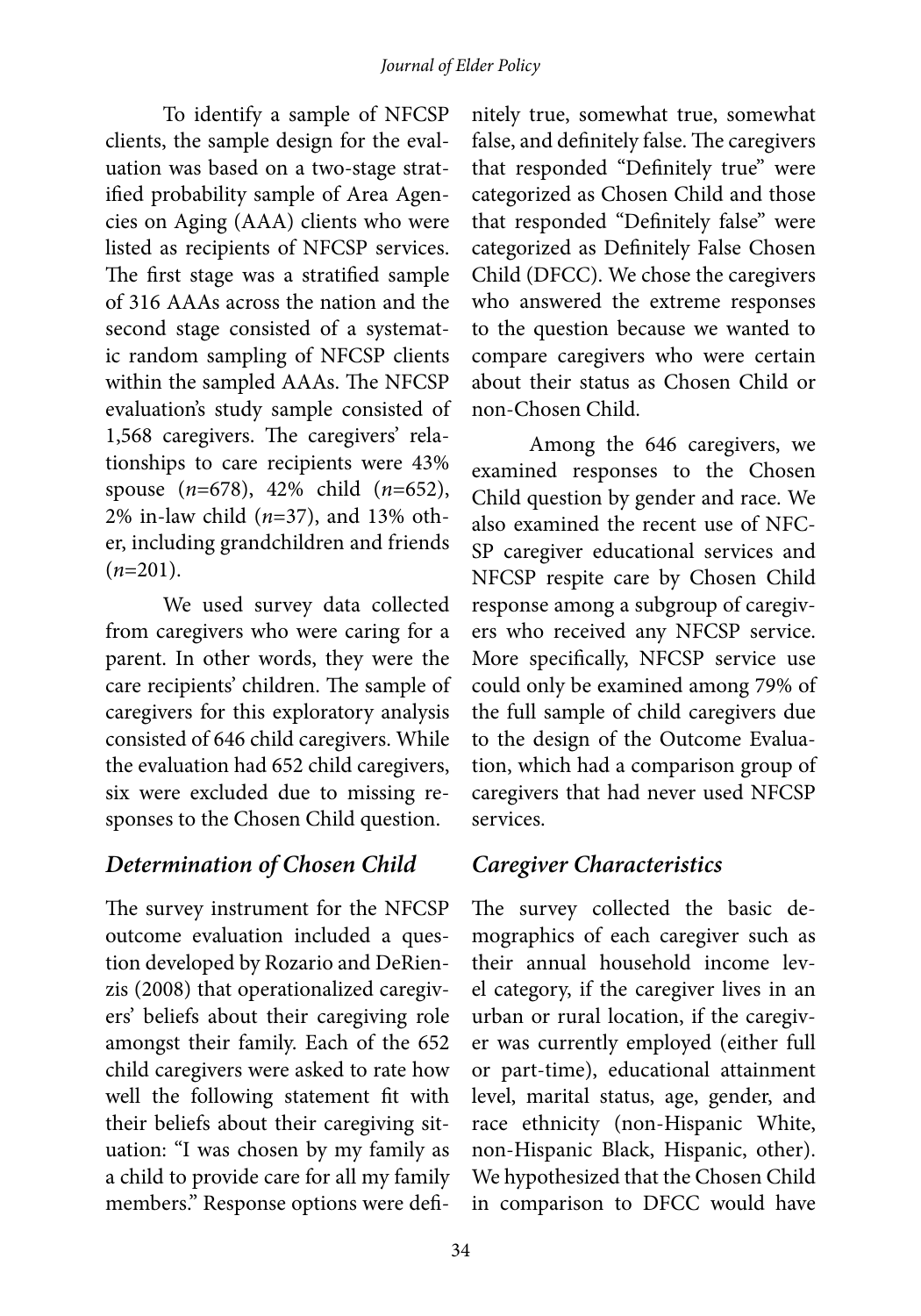lower income, less education, and be of minority race (Falzarano et al., 2021).

The survey also asked several questions related to a caregiver's situation. Therefore, we examined items from the survey that best measured the intensity of the caregiving role (Bastawrous et al., 2015). We compared how many years the caregiver had been caregiving, their care recipient's age, if the caregiver cares for another older adult, if the caregiver also cares for children, the daily intensity level (ranging from 0-5 with 5 being the highest) was measured by the caregiver reporting the frequency of helping their care recipient with activities of daily living (ADL). Also collected were the caregivers' weekly caregiving hours, if the caregiver thought caregiving was financially difficult or not, the caregivers' self-reported confidence level of caregiving, the caregiver's satisfaction of caregiving, if the caregiver felt appreciated by the care recipient, and if the caregiver lived with their care recipient. We hypothesized that the Chosen Child caregivers would report more confidence in caregiving than the DFCC caregivers (Falzarano et al., 2021).

Lastly, we explored whether the Chosen Child group was more or less likely to be caring for a parent with Alzheimer's disease or related dementias (ADRD) and if they reported that their care recipient argues a lot with him or her.

#### **Support with Caregiving**

The survey had many items that asked about the caregiver support they re-

ceive. More specifically, we explored responses to the following items: use of caregiver educational services by NFCSP and/or any organization; use of NFCSP caregiver supplemental services such as transportation, home modifications, and medical equipment; number of respite hours received by NFCSP, any organization, family and/ or friends; perception of unmet need for caregiving; and, among NFCSP users only (*n*=510), the perception that the services definitely helped them continue caregiving.

#### **Caregiver Well-Being**

The survey measured a caregiver's perception that caregiving is emotionally difficult, caregiver burden, caregiver mental health and caregiver physical health. Burden was measured using the short Zarit Burden Inventory (Bedard et al., 2001; Zarit et al., 1980), which included four items designed to assess different aspects of caregiver burden: (a) not having sufficient time for self, (b) feeling stressed between caregiving and other responsibilities, (c) feeling strained when around the care recipient, and (d) feeling uncertain about what to do about the care recipient. The overall burden score from the set ranged from 1-5 with 5 representing the greatest burden. Perception that caregiving is emotionally difficult was asked with this question: "How emotionally difficult would you say that caring for care recipient is for you?" The response options were 1=not at all difficult, 2=a little, 3=somewhat, and 4=very difficult.

The survey also included four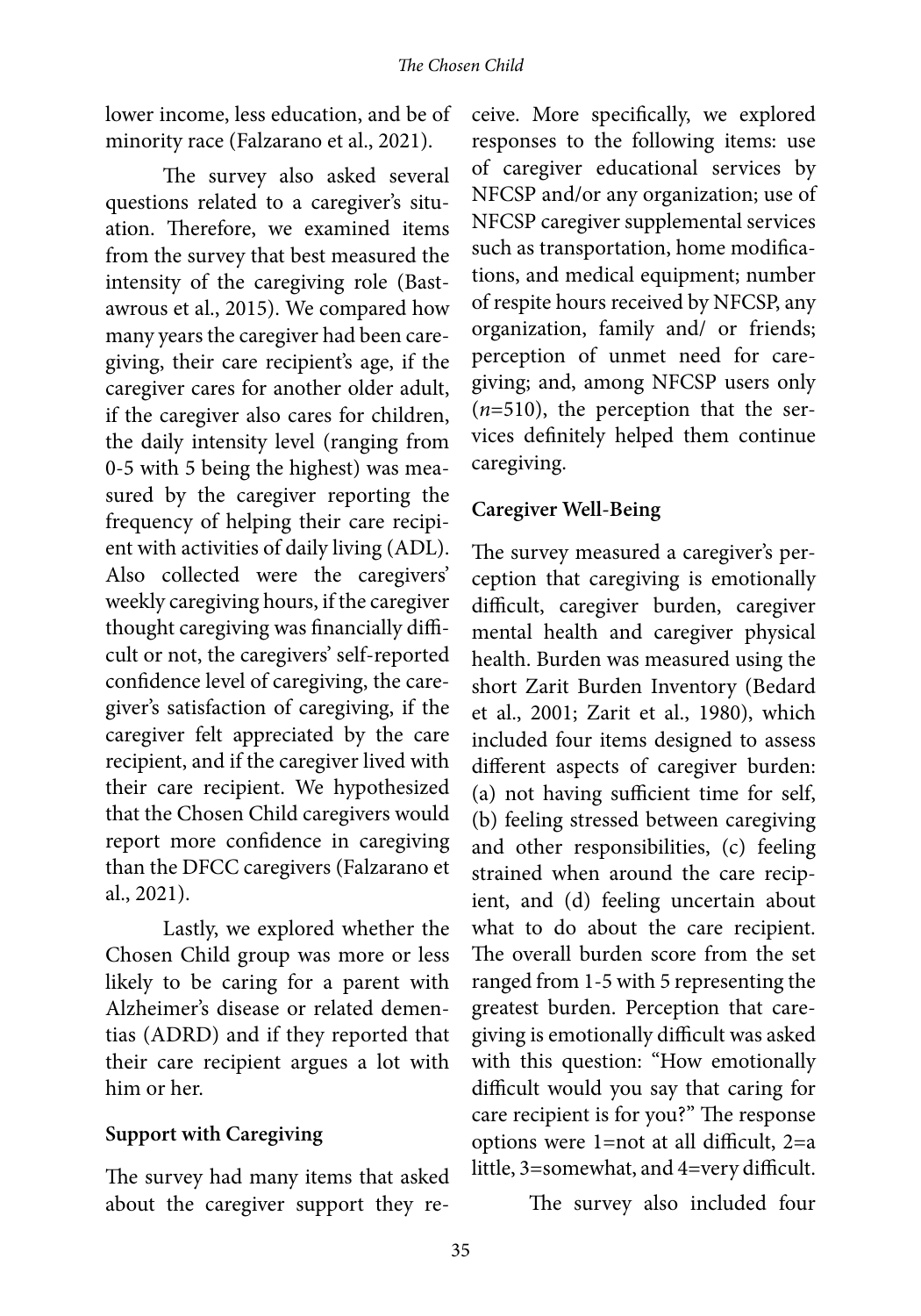items from the validated Patient-Reported Outcomes Measurement Information System (PROMIS) Short Forms for Global Mental Health and Global Physical Health (version 1.1): quality of life, frequency of emotional distress, level of fatigue, and physical health (Hays et al., 2009). Each of the PROMIS items use a 5-point response scale. For example, "How would you rate your physical health?" had response options of 1=poor, 2=fair, 3=good, 4=very good, and 5=excellent. The question "In the past 7 days, how often have you been bothered by emotional problems such as feeling anxious, depressed or irritable?" had response options of 1=never, 2=rarely, 3=sometimes, 4=often, and 5=always. This last question is the item that we label "emotional distress."

# **Analysis**

To determine which characteristics collected in the survey were significantly associated with Chosen Child status, we compared tics collected in the survey were significantly associated with group mean percentages and scores between the Chosen Child group and the DFCC group. T-test, Chi-square, and Mantel-Haenszel chi-square statistics were used to test significant differences at  $p < 0.05$  between the two groups.

# *Adjusted Mean of Emotional Distress*

We performed a sensitivity analysis on the emotional distress mean scores of all five groups of child caregivers. We tested to see if the group mean scores were significantly different after controlling for confounders that could influence emotional distress (Del-Pino-Casado et al., 2019; Del-Pino-Casado et al., 2015). More specifically, for this analysis, we performed a regression model to adjust the mean scores by employment status, rate of physical health, Zarit burden score, and caregiving daily intensity.

# **Results**

The full sample of child caregivers<br>
were 523 females and 123 males.<br>
Eighty-one percent were the<br>
care recipient's daughter. The distribuwere 523 females and 123 males. Eighty-one percent were the tion by caregiver race was 63% White, 19% Black, 13% Hispanic, and 5% other race, including Asian (*n*=13), Hawaiian (*n*=2), American Indian (*n*=5), and Other (*n*=19). The mean age of the caregivers was 59 and the mean age of the care recipients was 85. On average, child caregivers had been caregiving for their parent for  $6\frac{1}{2}$  years. Fifty two percent of the care recipients were diagnosed with Alzheimer's Disease or related dementias (ADRD).

As shown in Figure 1, the response frequencies to the Chosen Child survey item were 33% Definitely False ("DFCC"), 9% Somewhat False, 23% Somewhat True, and 26% Definitely True Chosen Child.

# *Race and Gender of Chosen Child*

Table 1 presents the distribution of child caregivers by race. Twenty-five percent of the White and Black caregivers were Chosen Child and 31% of Hispanic caregivers and other racial/ethnic caregivers were Chosen Child. These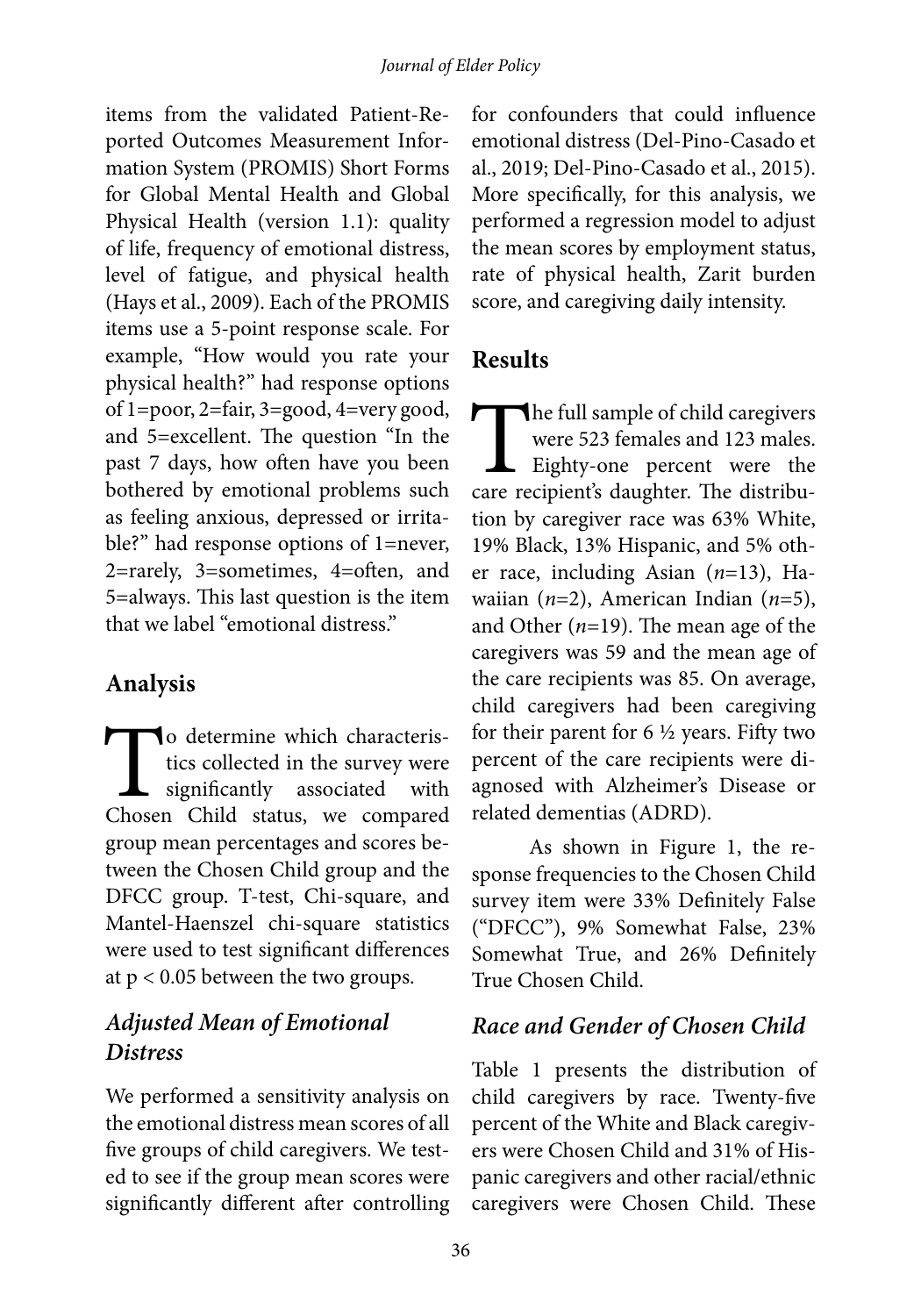



*Figure 1:* Response frequencies to the Chosen Child survey item "I was chosen by family as a child to provide care for all my family members"  $(n=646)$ 

| Response Frequencies Among Each Race Category |                    |                           |                             |                   |                  |  |  |  |  |
|-----------------------------------------------|--------------------|---------------------------|-----------------------------|-------------------|------------------|--|--|--|--|
| <b>Response Category</b>                      | White<br>$(n=404)$ | <b>Black</b><br>$(n=122)$ | <b>Hispanic</b><br>$(n=81)$ | Other<br>$(n=39)$ | All<br>$(n=646)$ |  |  |  |  |
| Definitely True:<br>Chosen Child              | 2.5%               | 25%                       | 31%                         | 31%               | 26%              |  |  |  |  |
| Other                                         | 41%                | 41%                       | 43%                         | 33%               | 41%              |  |  |  |  |
| Definitely False: DFCC                        | 34%                | 34%                       | 26%                         | 36%               | 33%              |  |  |  |  |
| Total                                         | 100%               | 100%                      | 100%                        | 100%              | 100%             |  |  |  |  |

**Table 1.** Chosen Child item response prevalence by caregiver race

frequencies did not differ significantly across race categories. Twenty-seven percent of the women were Chosen Child and 23% of the males were Chosen Child. The gender frequencies were also not statistically significant.

## *Use of NFCSP Caregiver Services*

Because some of the child caregivers in the full had not used NFCSP services,

there were 510 child caregivers who used any NFCSP service. Among them, the percent who used any NFCSP educational services in the past 6 months were: 24% of Chosen Child, 25% of Somewhat True, 21% of Don't Know, 19% of Somewhat False, and 20% of DFCC. The percent who used NFCSP respite care in the past 6 months were: 40% of Chosen Child, 50% of Some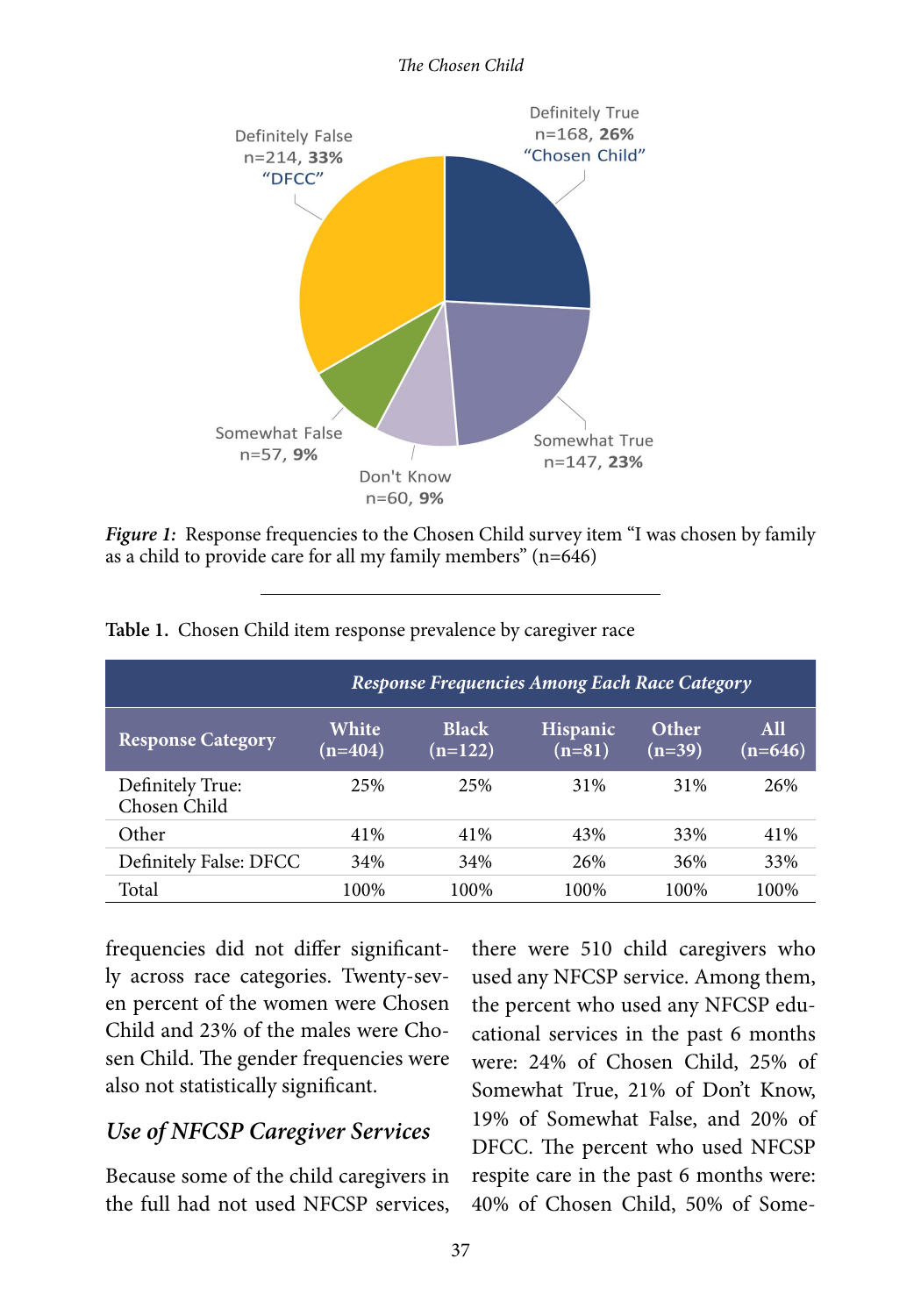what True, 47% of Don't Know, 33% of Somewhat False, and 42% of DFCC. The use percentages for these two services were not significantly different across groups. Lastly, among those who used NFCSP respite care, the mean number of respite hours per week did not significantly vary by group, with 8 hours for Chosen Child, 9 hours for Somewhat true, 10 hours for Do not know, 7 hours for Somewhat false, and 8 hours for DFCC.

# *Characteristics Associated with the Chosen Child Caregiver*

Our analysis shows that, among all the survey items analyzed, there were five characteristics that differed significantly between Chosen Child and DFCC caregivers. In comparison to DFCC caregivers, on average, the Chosen Child caregivers were 1) more likely to have an annual household income ≤ \$40,000 (60.7% vs. 48.6%; *p* = 0.018), 2) less likely to be employed (39.3% vs. 52.3%; *p*=0.009), 3) less likely to have received respite care from family or friends (40.1% vs. 53.5%; *p*=0.009), 4) more likely to say that NFCSP services enabled them to be a caregiver longer (51.6% vs 39.3%; *p*=0.35), and 5) more often bothered by emotional distress (a score of 2.68 vs. 2.38; *p*=0.009). The results for the five characteristics are shown in Table 2.

### **Care Recipient Characteristics, Caregiving Dynamics, and Caregiver Burden**

The percentage of CRs with ADRD was not significantly different between

the Chosen Child and DFCC caregiver groups (56.0% and 49.5%, respectively). Each group also reported similar caregiving intensity, caregiving hours per week, if they felt appreciated by CR, level of satisfaction from being a caregiver, self-reported physical health, and if they were receiving all the help they need. Lastly, the Chosen Child caregivers did not report higher levels of caregiver burden. On a scale from 1-5, with 5 representing the most burden, Chosen Child caregivers reported a mean burden score of 2.8 and DFCC caregivers reported a mean score of 2.7.

As shown in Table 3, the unadjusted mean emotional distress score for DFCC (2.38) was significantly lower than the unadjusted mean score for Chosen Child (2.68). After adjusting for caregiver employment status, self-reported physical health, self-reported caregiver burden, and caregiving daily intensity, the mean emotional distress scores remained significantly different between the Chosen Child (2.64) and the DFCC (2.43). The regression model's fit as measured by adjusted r-square was 0.3521. The significant parameters in the regression model to calculate adjusted means were Chosen child group (0.054, *p*= 0.0092), Employed (-0.17, *p*=0.0137), Self-rated Physical Health (-0.23, *p* <.0001); Zarit burden mean score  $(0.61, p < .0001)$ ; and Caregiving daily intensity =  $(-0.04, p= 0.0345)$ .

To understand these scores as they relate to a caregivers' daily situation, Figure 2 shows that the 8% of Chosen Child caregivers reported that they were always bothered by emo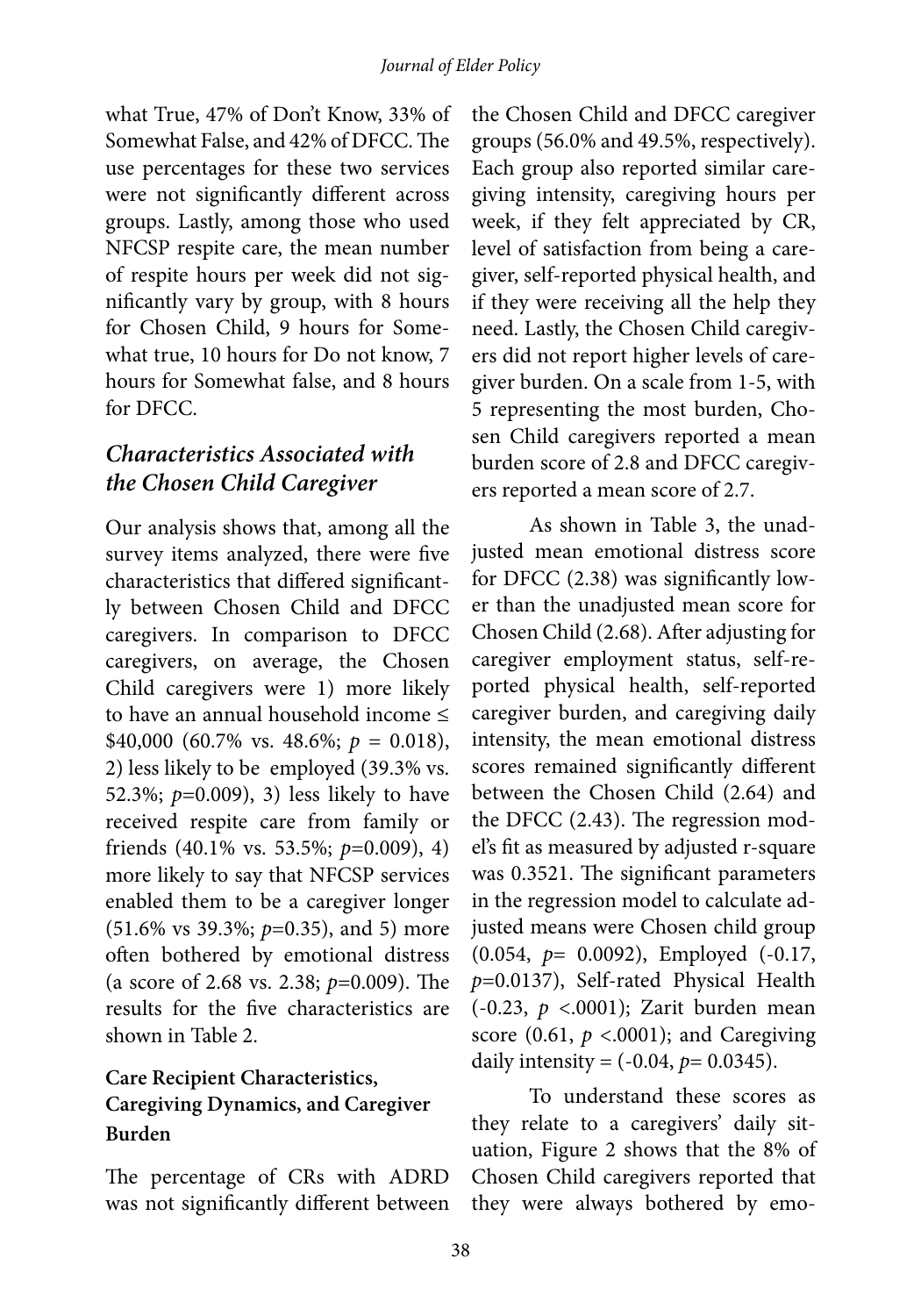**Table 2.** Characteristics that significantly differed between Definitely True Chosen Child caregivers (N=168) and Definitely False Chosen Child (DFCC) caregivers (N=214)

| Characteristic / Survey Item                                                                                                                                                                                                                                 | Chosen<br>Child %<br><b>Yes or</b><br>Mean | <b>DFCC</b><br>% Yes or<br>Mean | p-value |
|--------------------------------------------------------------------------------------------------------------------------------------------------------------------------------------------------------------------------------------------------------------|--------------------------------------------|---------------------------------|---------|
| <b>Caregiver Annual Household Income</b><br>$\epsilon$ =40K annually.                                                                                                                                                                                        | 60.7%                                      | 48.6%                           | 0.018   |
| Item: During the last year what was your<br>total household income before taxes from<br>all sources, including Veterans benefits,<br>Social Security, and other government<br>programs? Values: Yes or No (based on<br>income range selected by respondent)  |                                            |                                 |         |
| <b>Employment status.</b>                                                                                                                                                                                                                                    | 39.3%                                      | 52.3%                           | 0.009   |
| <b>Item:</b> Are you currently employed full or<br>part time? Values: Yes or No                                                                                                                                                                              |                                            |                                 |         |
| Received respite care from family or<br>friends.                                                                                                                                                                                                             | 40.1%                                      | 53.5%                           | 0.009   |
| <b>Item:</b> In the past 6 months, have you<br>received respite care from a family<br>member, friend, neighbor, or other<br>volunteers? Values: Yes or No                                                                                                    |                                            |                                 |         |
| Perception that NFCSP services enables<br>longer caregiving.*                                                                                                                                                                                                | 51.6%                                      | 39.3%                           | 0.035   |
| Item: Have the services you received<br>enabled you to provide care longer than<br>would have been possible without these<br>services? Values: Yes = Definitely yes; No =<br>all other responses including probably yes,<br>probably not, and definitely not |                                            |                                 |         |
| <b>Frequency of Emotional Distress.</b>                                                                                                                                                                                                                      | 2.68                                       | 2.38                            | 0.009   |
| <b>Item:</b> In the past 7 days, how often<br>have you been bothered by emotional<br>problems such as feeling anxious,<br>depressed, or irritable?" Values: 1=never;<br>2=rarely; 3=sometimes; 4=often; 5=<br>always                                         |                                            |                                 |         |

<sup>\*</sup> The number of caregivers who used services from the National Family Caregiver Support Program (NFCSP) in the past 6 months and were asked this item was 124 from the Chosen Child group and 173 from the DFCC group.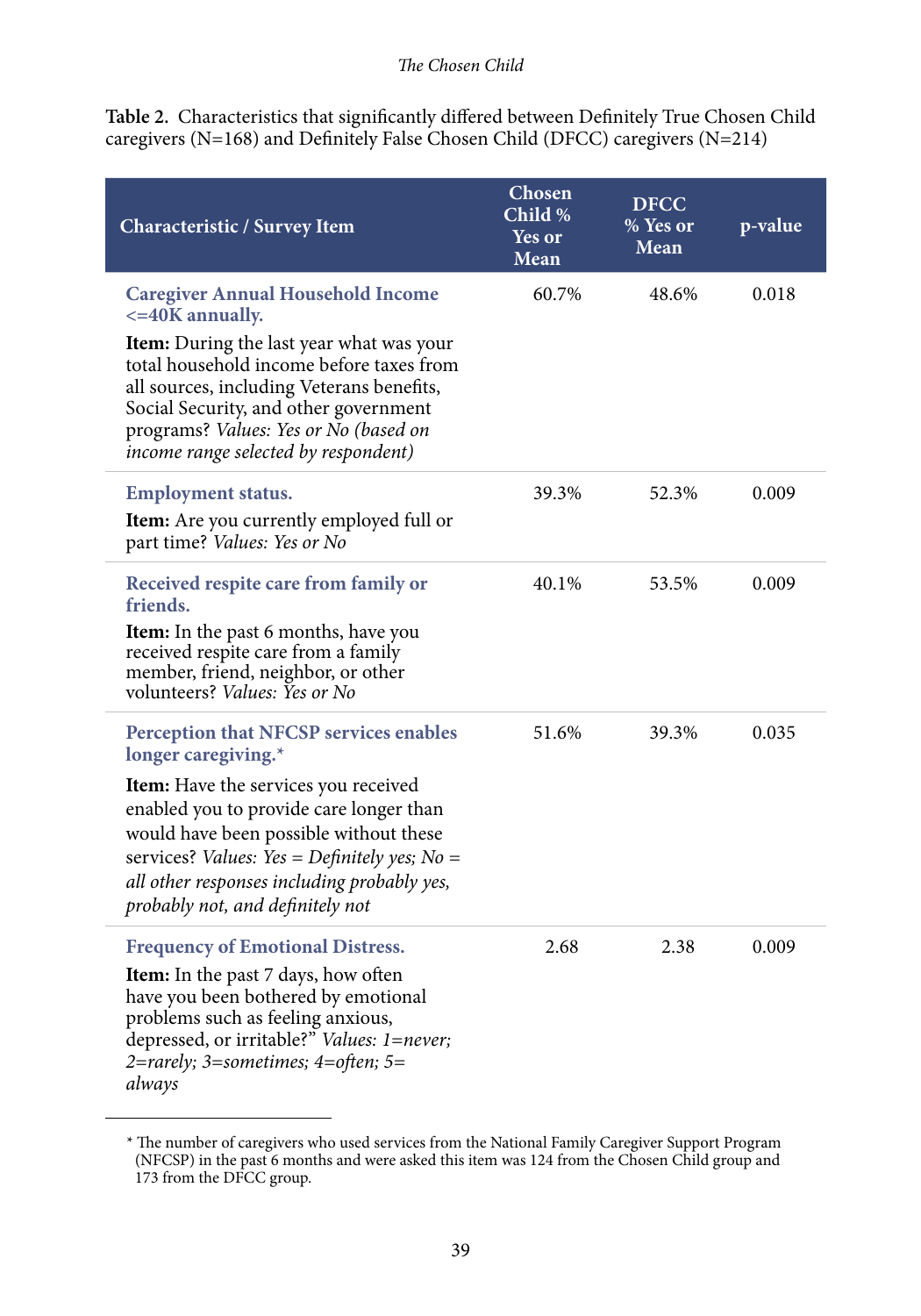|                               |     |       | <b>Mean of Emotional Distress</b><br>Frequency |          |  |
|-------------------------------|-----|-------|------------------------------------------------|----------|--|
| <b>Chosen Child Response</b>  | N   | %     | Unadjusted Mean Adjusted                       | $Mean*$  |  |
| Definitely False (DFCC)       | 214 | 33.13 | 2.38                                           | $2.43**$ |  |
| Somewhat False                | 57  | 8.82  | 2.53                                           | 2.53     |  |
| Don't Know                    | 60  | 9.29  | 2.58                                           | 2.46     |  |
| Somewhat True                 | 147 | 22.76 | 2.59                                           | 2.61     |  |
| Definitely True: Chosen Child | 168 | 26.01 | 2.68                                           | $2.64**$ |  |

**Table 3.** Mean scores for Emotional Distress by Chosen Child group

\* Mean scores adjusted for caregiver employed or not, self-reported physical health, self-reported caregiver burden, and caregiving daily intensity.

\*\* The DFCC's adjusted mean significantly different ( $p < 0.05$ ) from Chosen Child's adjusted mean.

#### Response frequency to "How often are you bothered by emotional problems such as feeling anxious, depressed, or irritable?"



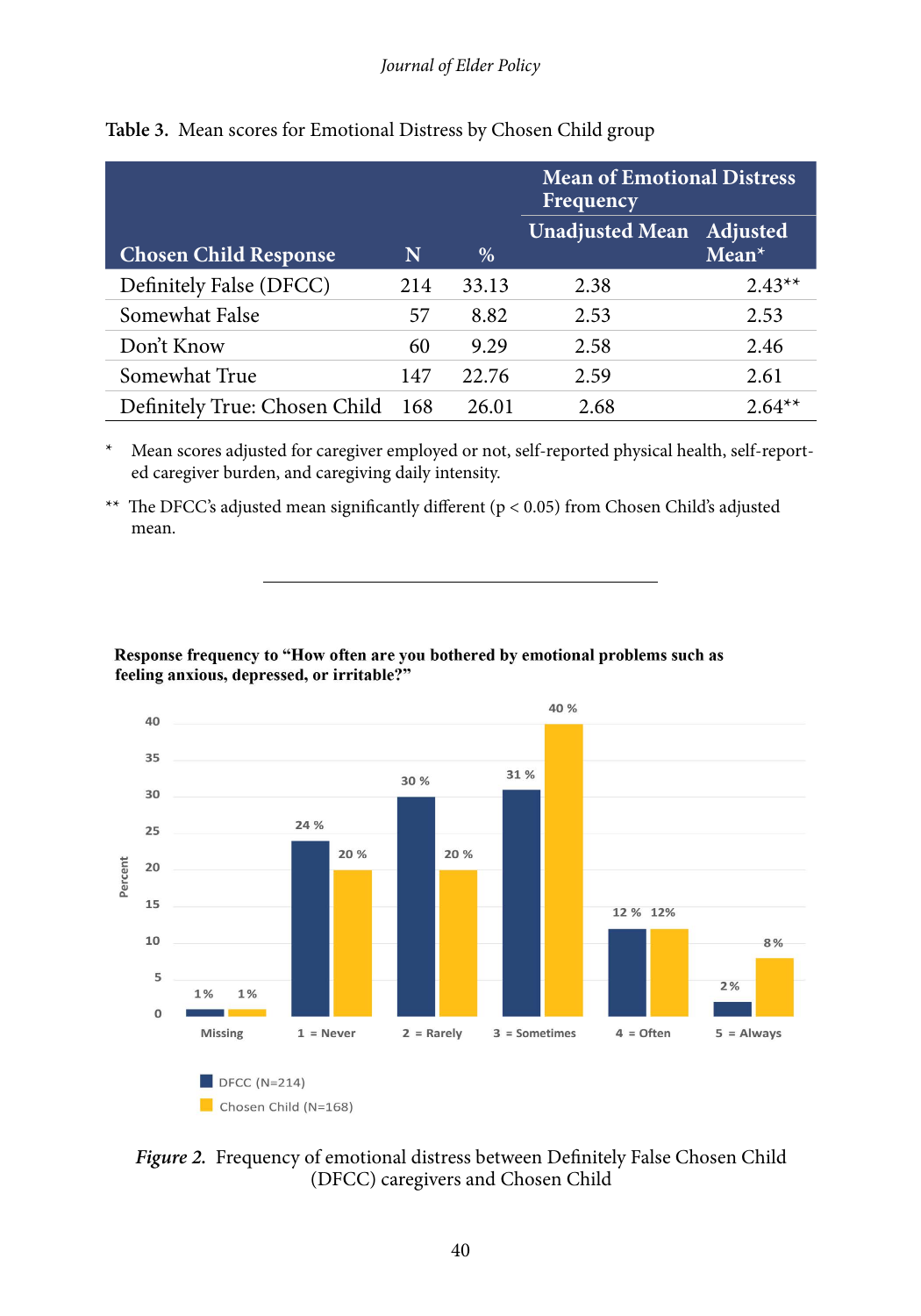tional problems compared to 2% of the DFCC caregivers. Clinically, more than half of the Chosen Child caregivers (60%) felt bothered sometimes, often, or always by emotional problems such as feeling anxious, depressed, or irritable. In comparison, less than half of the DFCC caregivers (45%) felt bothered sometimes, often, or always by emotional problems due to these feelings.

#### **Caregiver Support**

When comparing Chosen Child to DFCC, there were 124 Chosen Child caregivers and 173 DFCC caregivers who used NFCSP services in the past 6 months. The Chosen Child caregivers reported receiving less respite care support from family, friends, neighbors, or other volunteers than DFCC caregivers (40.1% and 53.5%, respectively; *p*= 0.009). The Chosen Child caregivers also reported less respite care support (not significantly different) from other organizations including Medicare and Medicaid in comparison to DFCC caregivers (15.0% and 22.9%, respectively).

Lastly, the percentage of Chosen Child with a college degree (32%) or any education past high school (71%) was not significantly different than the percentage of DFCCs with a college degree (39%) or any education past high school (73%). Interestingly, we found no difference in gender or race/ethnicity between the Chosen Child and DFCC groups. Both groups had a mean age of 59 years.

#### **Discussion**

Our analysis found evidence<br>
who felt chosen by their fami-<br>
ly as a child to be the caregiver to their that there are family caregivers who felt chosen by their famiparent(s). Surprisingly, this phenomenon was found equally across race/ ethnicity and gender. We also did not find that the Chosen Child caregiver had higher levels of self-reported confidence in caregiving.

The Chosen Child caregivers reported receiving less respite support from family, friends, and non-NFCSP organizations. These results support previous findings that link familism with caregivers not receiving the potential support available from family members (Mendez-Luck et al., 2016). It is possible that the Chosen Child with a high sense of familism and/or desire to manage and provide care for their elder relative on their own is less willing or struggles to ask a relative or friend to stay with the care recipient when they need a break due to avoidance coping (Sayegh & Knight, 2010).

Although we hypothesized less employment among the Chosen Child caregivers than the DFCC caregivers, we found the difference striking (39% vs. 52%, respectively). However, there was no difference in their responses to the financial difficulty of caregiving, although, as hypothesized, the Chosen Child caregivers had lower annual incomes than the DFCC caregivers. This is an interesting finding that needs exploration. Additionally, more research is needed to understand if the Chosen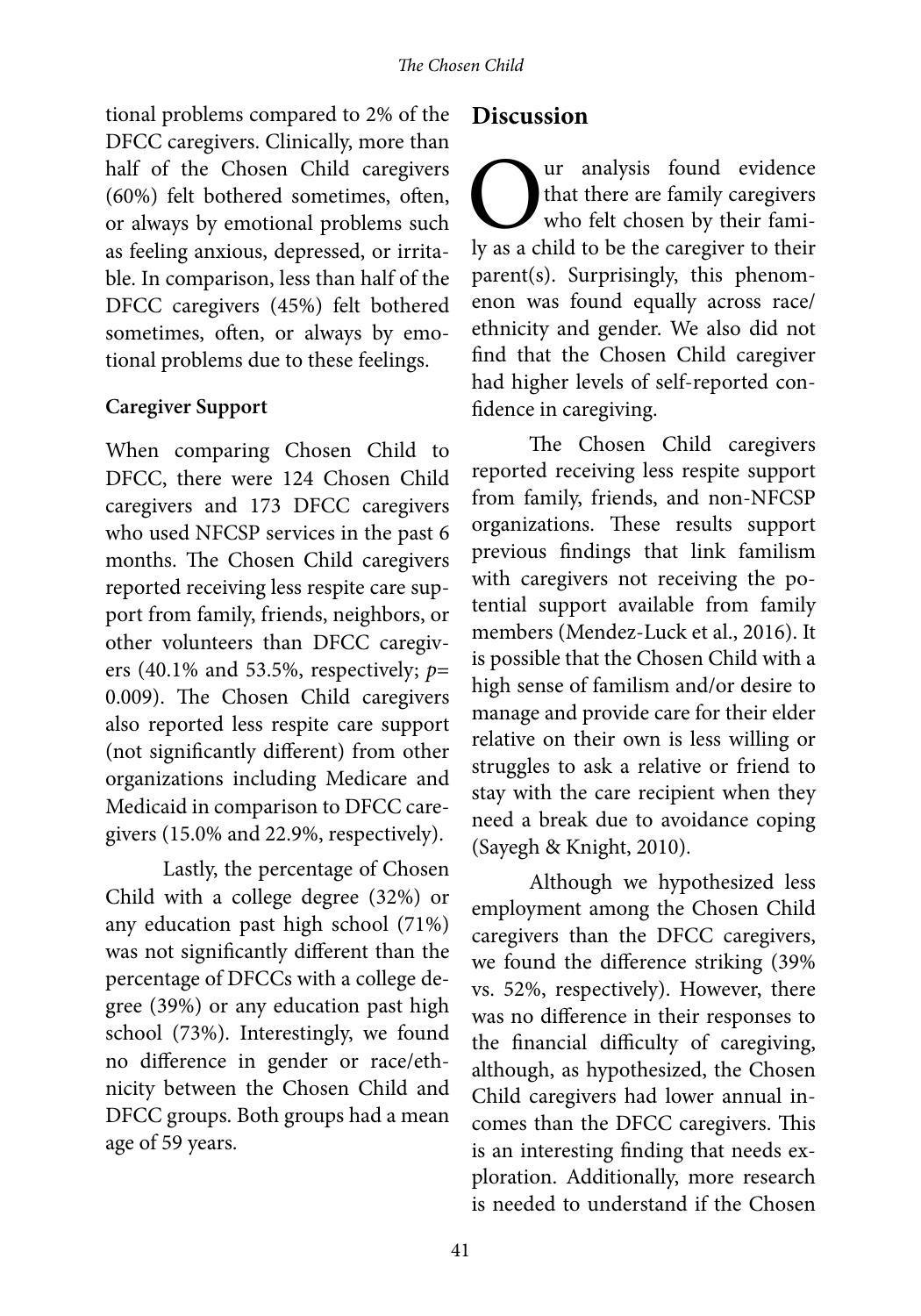Child's knowledge of their future obligation during young adulthood had an effect on career choice.

Caregiver burden was not higher for the Chosen Child. This finding aligns with findings from Losada et al. (2010), which suggest that familism does not affect emotional distress through burden, but through rigid and unrealistic beliefs about caregiving that are maladaptive to active coping. Additionally, Crist et al. (2007) found that familism was not related to caregiving burden among Mexican American caregivers.

Furthermore, when asked "How emotionally difficult would you say that caring for CR is for you?" there were no significant differences in rates of response between Chosen Child caregivers and DFCC caregivers. This question was specific to emotional problems associated with caregiving. Yet when asked about emotional problems without mention of caregiving, the Chosen Child caregivers reported experiencing emotional problems such as feeling anxious, distressed, depressed or irritable more often compared to the DFCC caregivers. These findings support previous studies that found that caregivers without choice are at higher risk for depression and anxiety (Schulz et al., 2012) and that caregivers with low levels of social support or respite care from family and friends are more frequently distressed (Falzarano et al., 2021).

A significantly higher percent of Chosen Child caregivers than DFCC caregivers responded with "Definitely yes" when asked if the NFCSP services

enabled him or her to provide care longer (51.6% and 39.3%, respectively). Thus, when support was received, it appears that the majority of Chosen Child caregivers perceive the support to be helpful. (This question in the survey was about NFCSP services in general and not specific to caregiver educational services or respite care.) It is unclear why the DFCC group responded less favorably to this item about NFCSP services enabling longer caregiving, especially because this group may have been less prepared for their caregiving role. A limitation to this question is that it asked about all the NFCSP services the caregiver had received and, thus, the caregivers were responding to varying levels of support.

# **Limitations**

ue to the cross-sectional nature of this analysis, we were unable to determine if Chosen Child caregivers had higher levels of emotional distress and less employment than DFCC caregivers before the commencement of caregiving. Future research on Chosen Child caregivers should include longitudinal studies to gain a deeper understanding of the mental health of the caregivers and the effects of increasing caregiver support on their well-being. Another limitation is that our study does not have any measures of coping. More specifically, caregivers were not asked about their motivation for caregiving (to determine if they really lacked choice) or their coping levels or styles (Romero-Moreno et al., 2011). In addition, the p-values for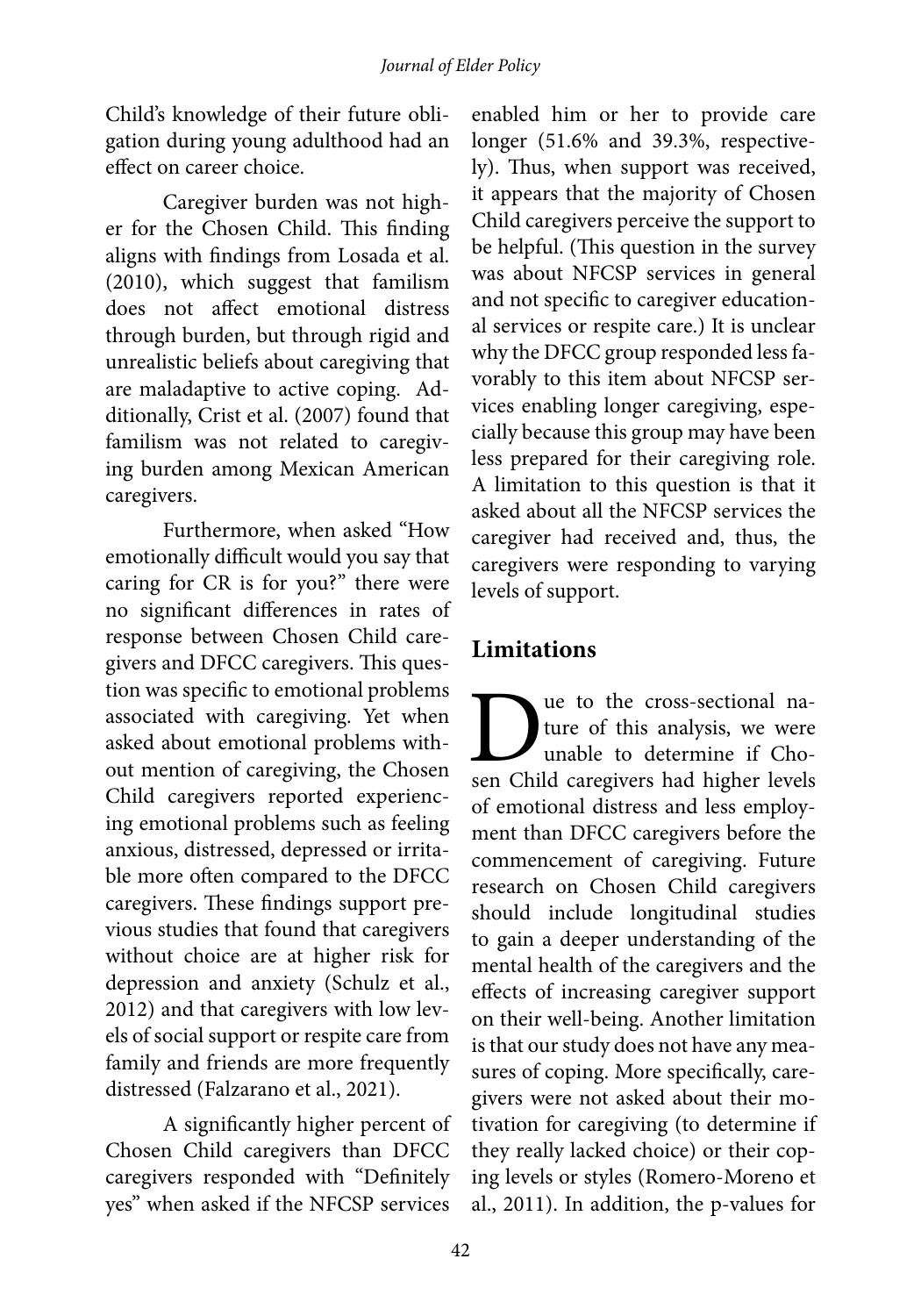multiple tests were not adjusted, potentially resulting in an increased possibility of type 1 error and chance findings.

### **Implications**

Support organizations and health<br>
care providers can assist Chosen<br>
Child caregivers by encourag-<br>
ing involvement from multiple family **T** upport organizations and health care providers can assist Chosen Child caregivers by encouragmembers as an avenue for additional support either physically, emotionally, or financially. Individuals performing caregiver assessments should ask caregivers about their motivation for caregiving to identify those who may be at risk for negative outcomes associated with familism. Support groups, education, and training for the Chosen Child caregiver should focus on active coping strategies such as planning, seeking help, and positive mindsets to help improve the Chosen Child's emotional health. Furthermore, community support services must also be aware that the risk of unmet caregiver needs, burden, and emotional stress of non-White caregivers could be heightened due to language and/or cultural barriers and the impact of the COVID-19 pandemic (Greenwood et al., 2015; Li, 2004; Potter, 2018; Campione & Zebrak, 2020; Longacre et al., 2021).

Since 2014, legislation at the State and Federal level have brought more attention to the role of the family caregiver. The majority of States have enacted the Caregiver Advise, Record, Enable (CARE) Act which requires the identification of a patient's caregiver during hospitalization and the integration of the caregiver in the discharge

process. Furthermore, while there is variability to how each State adopts the CARE Act, another key element is for the hospital staff to perform an assessment of the caregiver's capacity to provide the post-acute home care (Reinhard, Young, et al., 2019). During the assessment of the caregiver's capacity and needs, providers should remind caregivers to seek support from their family and friends. Furthermore, if additional family is in attendance, the clinicians should take this opportunity to help families identify and validate the caregiver's needs (Chi, Demiris, Lewis, Walker, & Langer, 2016).

The medical field, social workers, and caregiver support programs should be aware of how familism and a child caregiver's lack of choice when caring for a parent can negatively affect their well-being and their ability to ask for help. While all can agree that care plans for an elderly patient need to be family-centered, the assessment of the caregiver by a healthcare, clinical, or social service professional may be just as important (Kelly, Wolfe, Gibson, & Feinberg, 2013). These professionals should be trained to identify the child caregiver who did not choose their role and/ or feel obligated through familism, and thus may be suffering from a unique type of emotional distress. Once identified, the Chosen Child may need to be counseled about avoidance coping and should be encouraged to seek social support and respite care.

Lastly, in addition to improving the coordination of federal programs and activities that support family caregivers through the National Family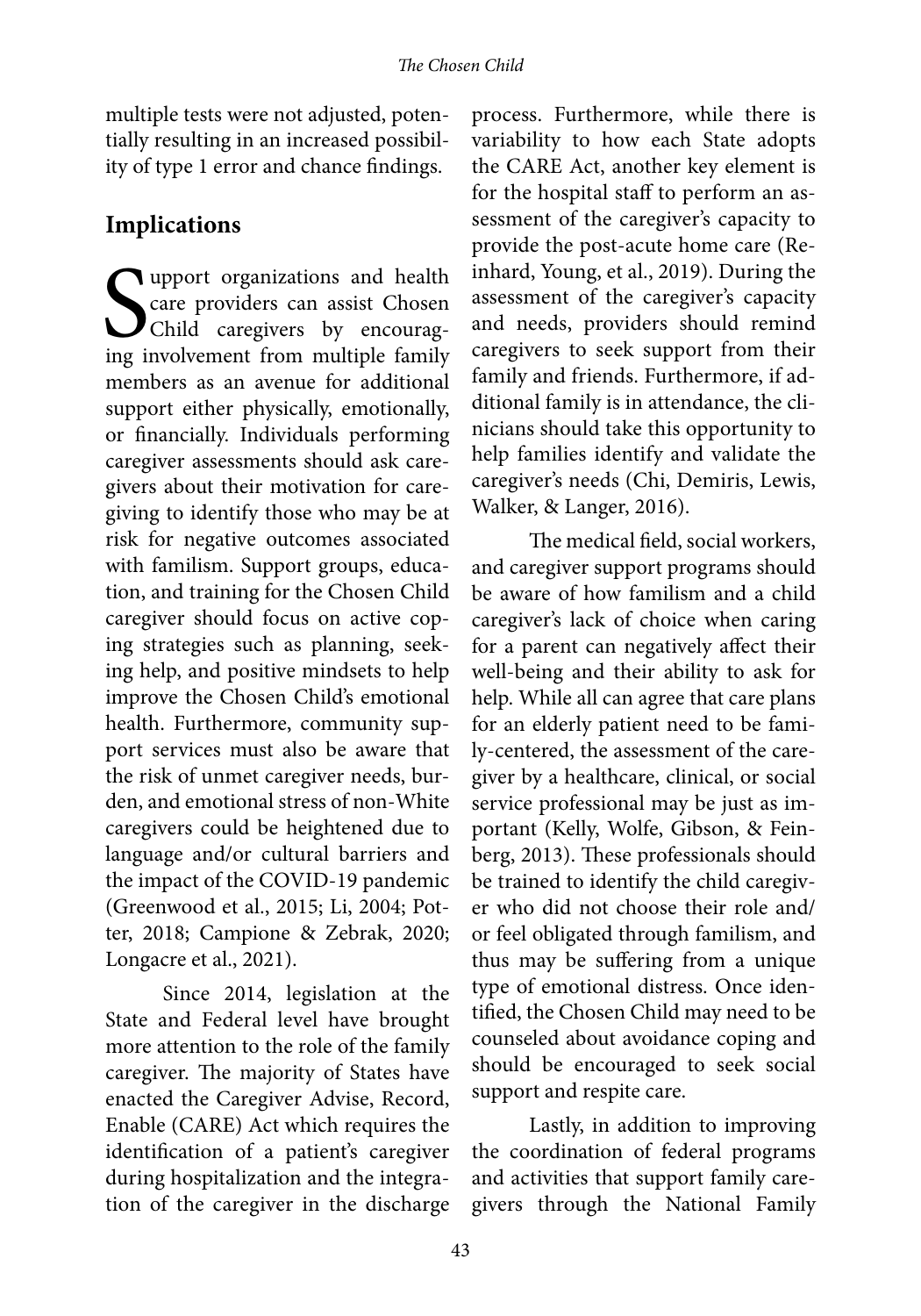Caregiving Strategy (RAISE Council, 2021), new state and federal policies and programs for family caregiver compensation beyond those offered by Medicaid and the Veterans Affairs are needed, especially for the child caregiver who can no longer work, or has to cut back work hours due to caregiving.

#### **Conclusion**

Using data collected from care-<br>givers across the nation, we<br>found that among a sample of<br>child caregivers, one-fourth identified givers across the nation, we found that among a sample of child caregivers, one-fourth identified themselves as the person in their family who was chosen at an early age to provide care to their parents. Our analysis found that the characteristics associated with Chosen Child caregivers were lower annual household income, less employment, less respite care received from family and friends, higher perception that NFCSP services enable them to care longer, and more frequent emotional distress. Family and friends should be aware that the Chosen Child caregiver may be hesitant to ask for respite care or other types of support and, thus, they should not assume that their help is not needed in caring for the caregiver's parent or any other family member.

## **References**

- AARP and National Alliance for Caregiving. *Caregiving in the United States 2020*. Washington, D.C.: AARP. May 2020. [https://doi.org/10.26419/ppi.00103.](https://doi.org/10.26419/ppi.00103.001) [001.](https://doi.org/10.26419/ppi.00103.001)
- Adelman, R. D., Tmanova, L. L., Delgado, D., Dion, S., & Lachs, M. S. (2014). Caregiver burden: A clinical review. *JAMA, 311*(10), 1052–1060. https:// doi.org/10.1001/jama.2014.304.
- Bedard, M., Molloy, D. W., Squire, L., Dubois, S., Lever, J. A., & O'Donnell, M. (2001). The Zarit Burden Interview: A new short version and screening version. *The Gerontologist, 41*, 652–657.
- Bastawrous, M., Gignac, M. A., Kapral, M. K., & Cameron, J. I. (2015). Factors that contribute to adult children caregivers' well-being: a scoping review. *Health & social care in the community, 23*(5), 449–466. [https://doi.org/10.1111/](https://doi.org/10.1111/hsc.12144) [hsc.12144](https://doi.org/10.1111/hsc.12144)
- Campione, J. R., & Zebrak, K. A. (2020). Predictors of unmet need among informal caregivers. *The Journals of Gerontology. Series B, Psychological Sciences and Social Sciences*, *75*(10), 2181–2192.<https://doi.org/10.1093/geronb/gbz165>
- Carver, C. S., Scheier, M. F., & Weintraub, J. K. (1998). Assessing coping strategies: A theoretically based approach. *Journal of Personality and Social Psycholo-*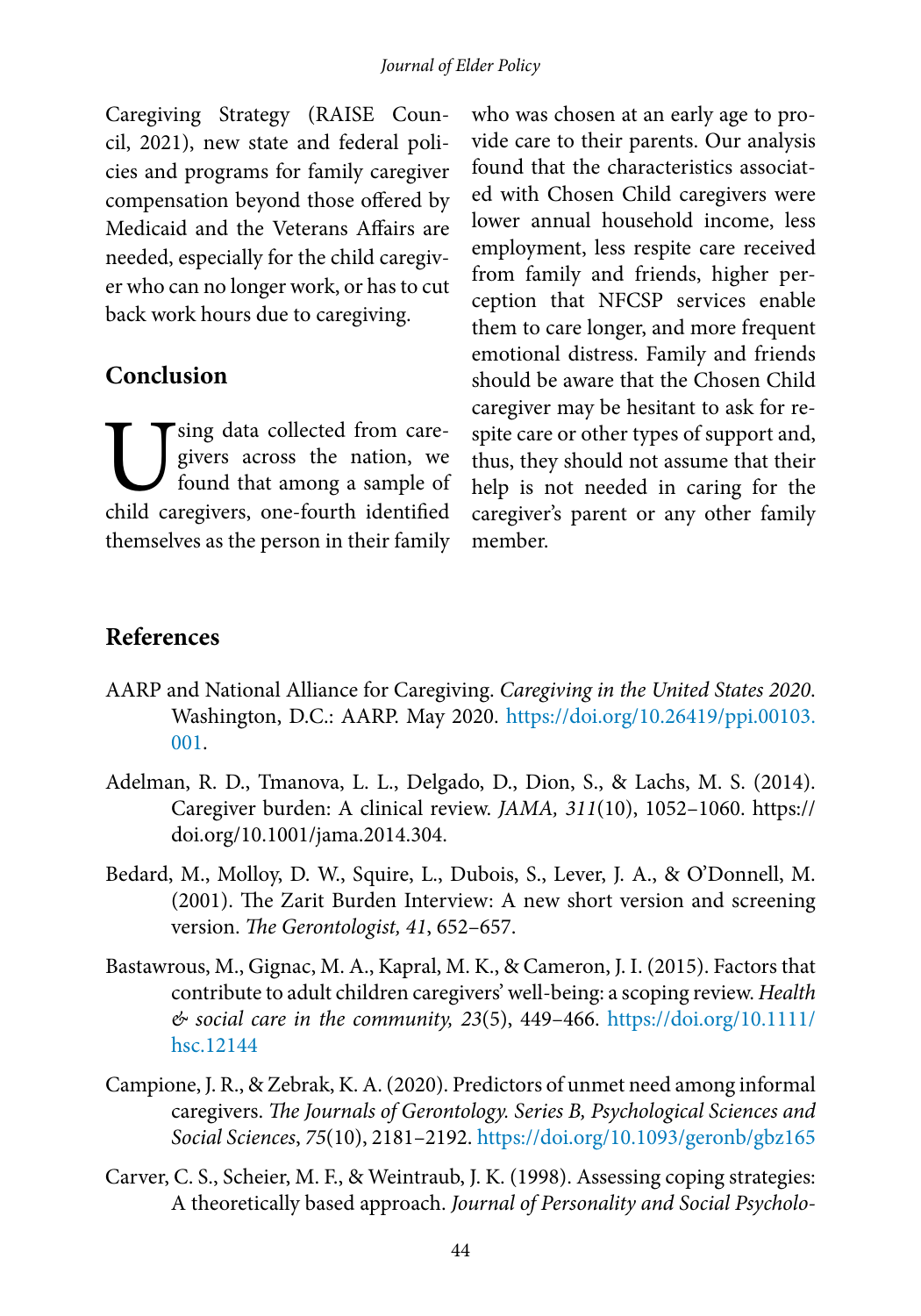*gy, 56*(2), 267–283. https://doi.org/10.1037//0022-3514.56.2.267.

- Chi, N. C., Demiris, G., Lewis, F. M., Walker, A. J., & Langer, S. L. (2016). Behavioral and educational interventions to support family caregivers in endof-life care: A systematic review. *American Journal of Hospice & Palliative Medicine*, 33, 894-908. doi:10.1177/1049909115593938
- Clay, O. J., Roth, D. L., Wadley, V. G., & Haley, W. E. (2008). Changes in social support and their impact on psychosocial outcome over a 5-year period for African American and White dementia caregivers. *International Journal of Geriatric Psychiatry, 23*(8), 857-862.<https://doi.org/10.1002/gps.1996>
- Coe, N. B., & Van Houtven, C. H. (2009). Caring for mom and neglecting yourself? The health effects of caring for an elderly parent. *Health Economics*, *18*(9), 991-1010. https://doi.org/10.1002/ hec.1512
- Cox, C. (2013). Factors associated with the health and well-being of dementia caregivers. *Current Translational Geriatrics and Experimental Gerontology Reports, 2*(1), 31–36. <https://doi.org/10.1007/s13670-012-0033-2>
- Crist, J. D., McEwen, M. M., Herrera, A. P., Kim, S. S., Pasvogel, A., & Hepworth, J. T. (2009). Caregiving burden, acculturation, familism, and Mexican American elders' use of home care services. *Research and Theory for Nursing Practice*, *23*(3), 165–180. <https://doi.org/10.1891/1541-6577.23.3.165>
- Del-Pino-Casado, R., Frías-Osuna, A., Palomino-Moral, P. A., & Pancorbo-Hidalgo, P. L. (2011). Coping and subjective burden in caregivers of older relatives: a quantitative systematic review. *Journal of Advanced Nursing, 67*(11), 2311-2322. https://doi.org/10.1111/j.1365-2648.2011.05725.x
- Del‐Pino‐Casado, R., Palomino‐Moral, P. A., & Frías‐Osuna, A. (2015). The association of satisfaction and perceived burden with anxiety and depression in primary caregivers of dependent elderly relatives. *Research in Nursing & Health, 38*(5), 384–391. https://doi.org/10.1002/nur.21671
- Del-Pino-Casado, R., Palomino-Moral, P. A., Pastor-Bravo, M., & Frías-Osuna, A. (2017). Determinants of depression in primary caregivers of disabled older relatives: a path analysis. *BMC Geriatrics, 17*(1), 274. https://doi. org/10.1186/s12877-017-0667-1
- Del-Pino-Casado, R., Rodríguez Cardosa, M., LópezMartínez, C., & Orgeta, V. (2019). The association between subjective caregiver burden and depressive symptoms in carers of older relatives: A systematic review and meta-analysis. *PLoS ONE, 14*(5), e0217648. [https://doi.org/10.1371/journal.](https://doi.org/10.1371/journal.pone.0217648) [pone.0217648](https://doi.org/10.1371/journal.pone.0217648)

Dilworth-Anderson, P., Goodwin, P. Y., Williams, S. W. (2004). Can culture help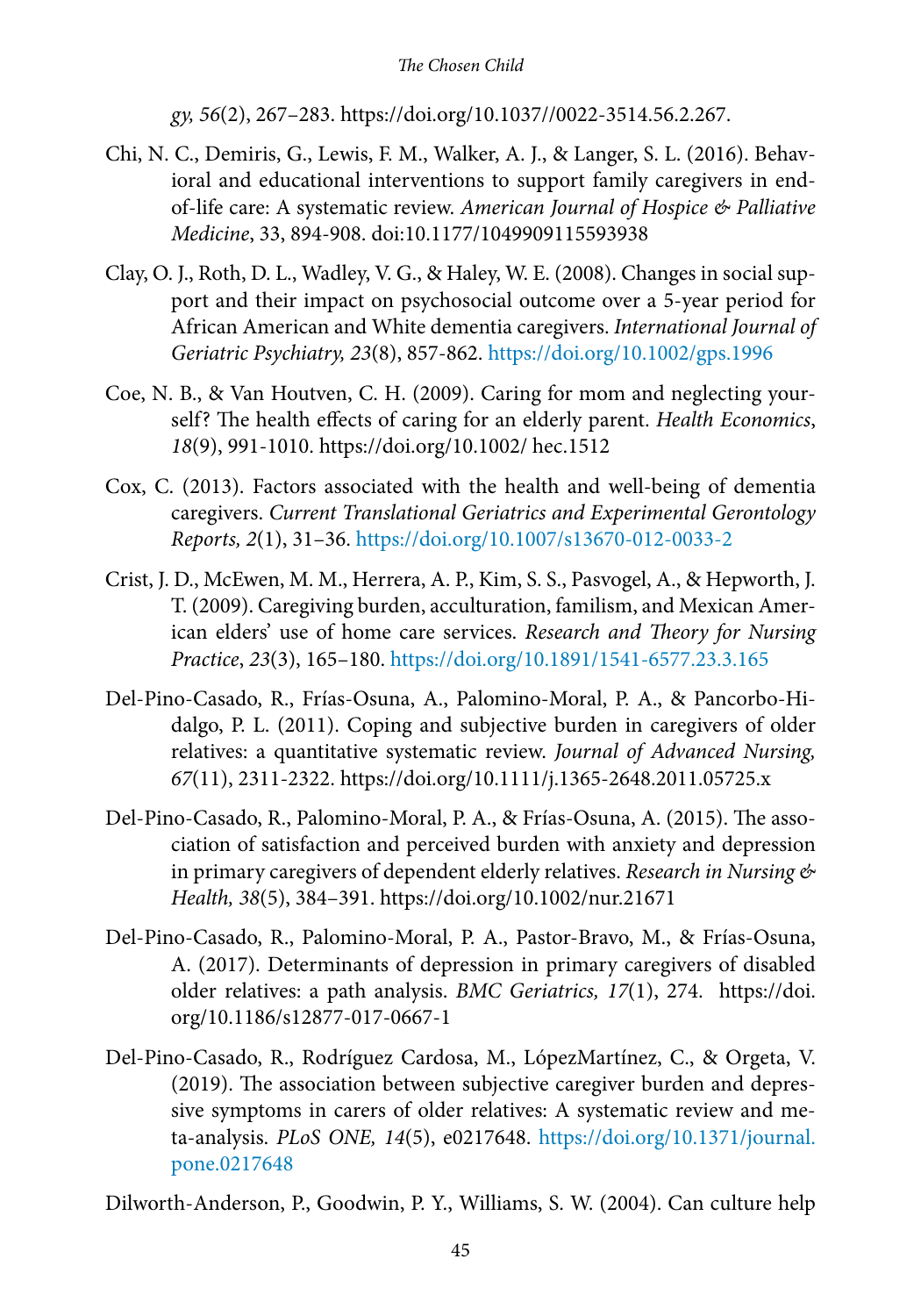explain the physical health effects of caregiving over time among African American caregivers? *The Journals of Gerontology: Series B, 59*(3), S138– S145, https://doi.org/10.1093/geronb/59.3.S138

- Falzarano, F., Moxley, J., Pillemer, K., & Czaja, S. J. (2021). Family Matters: Cross-Cultural Differences in Familism and Caregiving Outcomes. *The Journals of Gerontology. Series B, Psychological Sciences and Social Sciences*, gbab160. Advance online publication. [https://doi.org/10.1093/geronb/](https://doi.org/10.1093/geronb/gbab160) [gbab160](https://doi.org/10.1093/geronb/gbab160)
- Greenglass, E. R. (2002). Proactive coping and quality of life management*.* In: E. Frydenberg (Ed.), *Beyond coping: Meeting goals, vision, and challenges* (pp. 37-62). Oxford University Press.
- Greenwood, N., Habibi, R., Smith, R., & Manthorpe, J. (2015). Barriers to access and minority ethnic carers' satisfaction with social care services in the community: a systematic review of qualitative and quantitative literature. *Health and Social Care*, *23*(1), 64–78. https://doi.org/10.1111/hsc.12116
- Hays, R. D., Bjorner, J. B., Revicki, D. A., Spritzer, K. L., & Cella, D. (2009). Development of physical and mental health summary scores from the patient-reported outcomes measurement information system (PROMIS) global items. *Quality of Life Research, 18*(7), 873–880. https://doi.org/10.1007/ s11136-009-9496-9.
- Judge, K. S., Bass, D. M., Snow, A. L., Wilson, N. L., Morgan, R., Looman, W. J., McCarthy, C., & Kunik, M.E. (2011). Partners in dementia care: A care coordination intervention for individuals with dementia and their family caregivers. *The Gerontologist*, *51*(2), 261–272. http://doi.org/10.1093/ geront/gnq097.
- Kelly, K., Wolfe, N., Gibson, M., & Feinberg, L. F. (2013). Listening to family caregivers: The need to include caregiver assessment in Medicaid home and community-based service waiver programs. Washington, D.C.: AARP Public Policy Institute. Retrieved from [https://www.aarp.org/content/](https://www.aarp.org/content/dam/aarp/research/public_policy_institute/ltc/2013/the-need-to-include-family-caregiver-assessment-medicaid-hcbs-waiver-programs-report-AARP-ppi-ltc.pdf) [dam/aarp/research/public\\_policy\\_institute/ltc/2013/the-need-to-include](https://www.aarp.org/content/dam/aarp/research/public_policy_institute/ltc/2013/the-need-to-include-family-caregiver-assessment-medicaid-hcbs-waiver-programs-report-AARP-ppi-ltc.pdf)[family-caregiver-assessment-medicaid-hcbs-waiver-programs-report-](https://www.aarp.org/content/dam/aarp/research/public_policy_institute/ltc/2013/the-need-to-include-family-caregiver-assessment-medicaid-hcbs-waiver-programs-report-AARP-ppi-ltc.pdf)[AARP-ppi-ltc.pdf](https://www.aarp.org/content/dam/aarp/research/public_policy_institute/ltc/2013/the-need-to-include-family-caregiver-assessment-medicaid-hcbs-waiver-programs-report-AARP-ppi-ltc.pdf)
- Kim, J., Knight, B. G., & Longmire, C. V. (2007). The role of familism values in stress and coping processes among African American and White dementia caregivers: Effects on mental and physical health. *Health Psychology, 26*(5), 564–576. https://doi.org/10.1037/0278-6133.26.5.564
- Li, H. (2004). Barriers to and unmet needs for supportive services: Experiences of Asian-American caregivers. *Journal of Cross-Cultural Gerontology*, 19,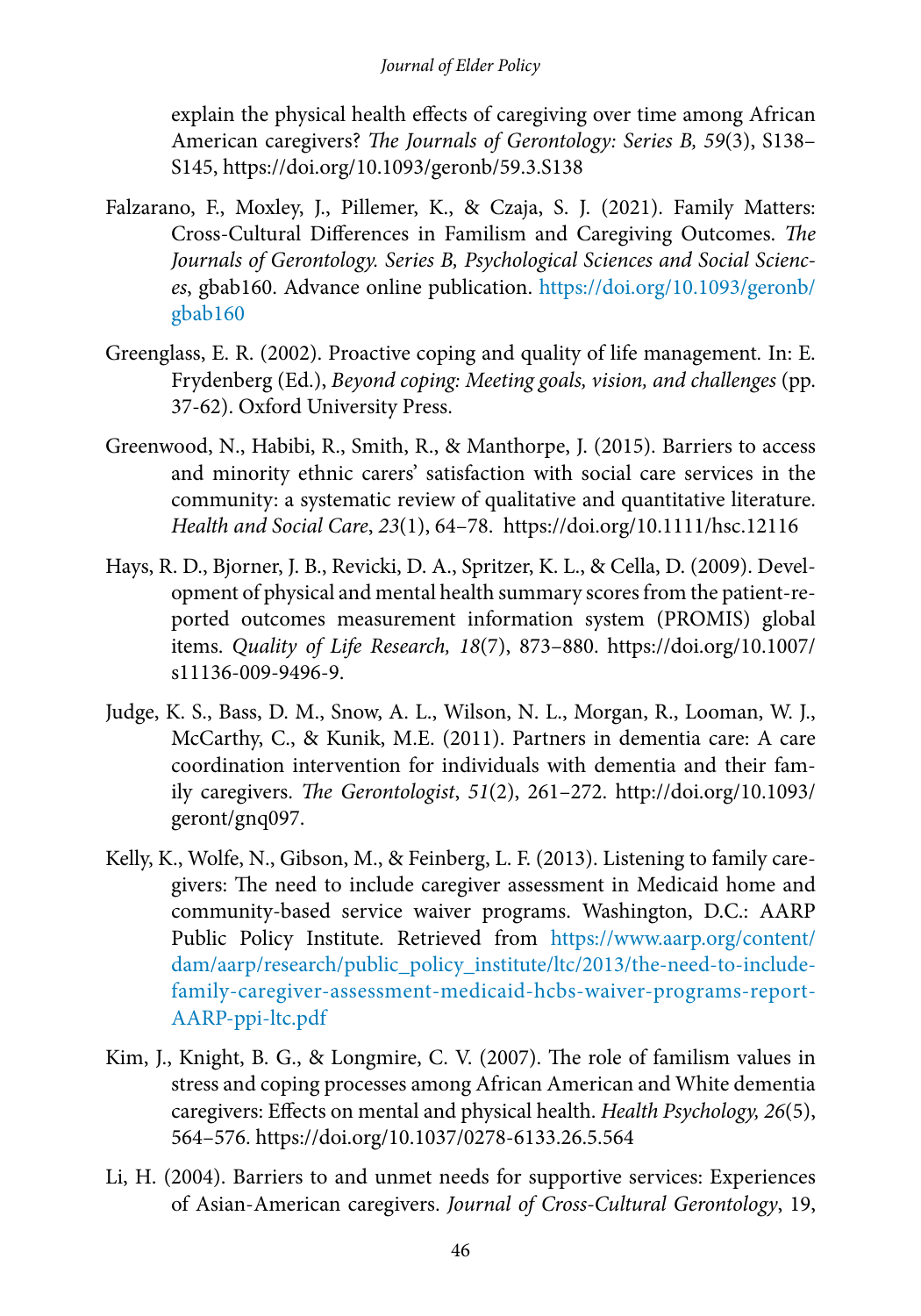241-260. doi:10.1023/B:JCCG.0000034221.07028.9a.

- Longacre, M. L., Miller, M. F., & Fang, C. Y. (2021). Racial and ethnic variations in caregiving-related physical, emotional, and financial strain during COVID-19 among those caring for adult cancer patients. *Supportive Care in Cancer, 29*(7), 4137–4146. https://doi.org/10.1007/s00520-020-05933-9.
- Losada, A., Márquez-González, M., Knight, B. G., Yanguas, J., Sayegh, P., & Romero-Moreno, R. (2010). Psychosocial factors and caregivers' distress: Effects of familism and dysfunctional thoughts. *Aging & Mental Health, 14*(2), 193–202. https://doi.org/10.1080/13607860903167838
- Mendez-Luck, C. A., Applewhite, S. R., Lara, V. E., & Toyokawa, N. (2016). The concept of familism in the lived experiences of Mexican-origin caregivers. *Journal of Marriage and the Family, 78*(3), 813-829. [https://doi.org/10.1111/](https://doi.org/10.1111/jomf.12300) [jomf.12300](https://doi.org/10.1111/jomf.12300)
- Molina, Y., Henderson, V., Ornelas, I. J., Scheel, J. R., Bishop, S., Doty, S. L., Patrick, D. L., Beresford, S., & Coronado, G. D. (2019). Understanding complex roles of family for Latina health: Evaluating family obligation stress. *Family and Community Health, 42*(4), 254-260.
- National Academies of Sciences, Engineering, and Medicine. (2016). Families caring for an aging America. Washington, D.C.: The National Academies Press. https//doi:10.17226/23606.
- Pearlin, L. I. (1994). Conceptual strategies for the study of caregiver stress. In E. Light, G. Niederehe, & B. D. Lebowitz (Eds.). *Stress effects on family caregivers of Alzheimer's patients: Research and interventions* (pp. 3-21). Springer Publishing Company.
- Pérez-Cruz, M., Parra-Anguita, L., Lopez-Martinez, C., Moreno-Camara, Sara, & del-Pino-Casado, R. (2019). Winter and anxiety in caregivers of dependent older adult relatives. *International Journal of Environmental Research and Public Health, 16*(9), 1651. https://doi.org/10.3390/ijerph16091651
- Pinquart, M., & Sorensen, S. (2003). Differences between caregivers and noncaregivers in psychological health and physical health: A meta-analysis. *Psychology and Aging*, *18*(2), 250-267.<https://doi.org/10.1037/0882-7974.18.2.250>
- Potter, A. J. (2018). Factors associated with caregivers' use of support services and caregivers' nonuse of services sought. *Journal of Aging & Social Policy,* 30, 155-172. doi:10.1080/08959420.2017.1414539.
- RAISE Family Caregiving Advisory Council. (2021). Recognize, Assist, Include, Support, & Engage (RAISE) Family Caregivers Act Initial Report to Congress. Retrieved from [https://acl.gov/sites/default/files/RAISE-Initial%20](https://acl.gov/sites/default/files/RAISE-Initial%20Report%20To%20Congress%202021_Final.pdf)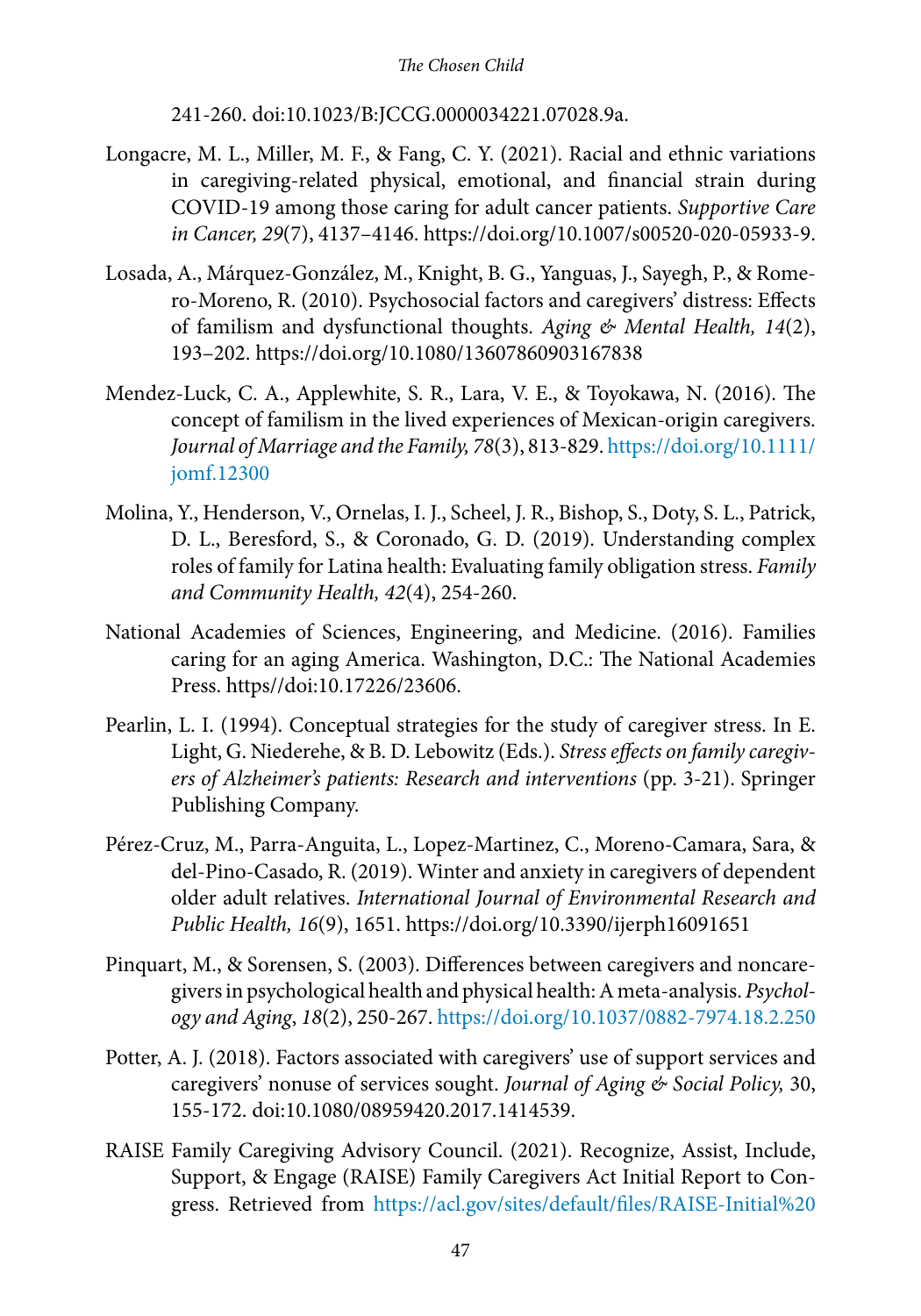[Report%20To%20Congress%202021\\_Final.pdf](https://acl.gov/sites/default/files/RAISE-Initial%20Report%20To%20Congress%202021_Final.pdf)

- Reinhard, S. C., Young, H. M., Ryan, E. & Choula, R. B. (2019). The CARE Act Implementation: Progress and Promise. AARP Public Policy Institute. Retrieved from [https://www.aarp.org/content/dam/aarp/ppi/2019/03/the](https://www.aarp.org/content/dam/aarp/ppi/2019/03/the-care-act-implementation-progress-and-promise.pdf)[care-act-implementation-progress-and-promise.pdf.](https://www.aarp.org/content/dam/aarp/ppi/2019/03/the-care-act-implementation-progress-and-promise.pdf)
- Reinhard, S. C., Feinberg, L. F., Houser, A., Choula, R., & Evans, M. (2019). Valuing the invaluable: 2019 update. AARP Public Policy Institute. Retrieved from [https://www.aarp.org/content/dam/aarp/ppi/2019/11/valuing-the-in](https://www.aarp.org/content/dam/aarp/ppi/2019/11/valuing-the-invaluable-2019-update-charting-a-path-forward.doi.10.26419-2Fppi.00082.001.pdf) [valuable-2019-update-charting-a-path-forward.doi.10.26419-2Fpp](https://www.aarp.org/content/dam/aarp/ppi/2019/11/valuing-the-invaluable-2019-update-charting-a-path-forward.doi.10.26419-2Fppi.00082.001.pdf) [i.00082.001.pdf](https://www.aarp.org/content/dam/aarp/ppi/2019/11/valuing-the-invaluable-2019-update-charting-a-path-forward.doi.10.26419-2Fppi.00082.001.pdf)
- Rodríguez-Pérez, M., Abreu-Sánchez, A., Rojas-Ocaña, M. J., & Del-Pino-Casado, R. (2017). Coping strategies and quality of life in caregivers of dependent elderly relatives. *Health and Quality of Life Outcomes, 15*(1), 71. [https://doi.](https://doi.org/10.1186/s12955-017-0634-8) [org/10.1186/s12955-017-0634-8](https://doi.org/10.1186/s12955-017-0634-8)
- Romero-Moreno, R., Márquez-González, M., Losada, A., & López, J. (2011). Motives for caring: relationship to stress and coping dimensions. *International Psychogeriatrics, 23*(4), 573–582. [https://doi.org/10.1017/S1041](https://doi.org/10.1017/S1041610210001821) [610210001821.](https://doi.org/10.1017/S1041610210001821)
- Rozario, P. A., & DeRienzis, D. (2008). Familism beliefs and psychological distress among African American women caregivers. *The Gerontologist, 48*(6), 772-780. https://doi.org/10.1093/geront/48.6.772
- Sayegh, P., & Knight, B. G. (2010). The effects of familism and cultural justification on the mental and physical health of family caregivers. *Journals of Gerontology Series B-Psychological Sciences and Social Sciences, 66*(1), 3–14. https://doi.org/10.1093/geronb/gbq061
- Schulz, R., & Sherwood, P. R. (2008). Physical and mental health effects of family caregiving. *American Journal of Nursing, 108*(9 Suppl), 23-27. https://doi: 10.1097/01. NAJ.0000336406.45248.4c.
- Sorrell, J. M. (2014). Moving beyond caregiver burden: Identifying helpful interventions for family caregivers. *Journal of Psychosocial Nursing and Mental Health Services, 52*(3), 15–18. [https://doi.org/10.3928/02793695-](https://doi.org/10.3928/02793695-20140128-05) [20140128-05](https://doi.org/10.3928/02793695-20140128-05)
- Vandepitte. S., Van Den Noortgate, N., Putman, K., Verhaeghe, S., Verdonck, C., & Annemans, L. (2016). Effectiveness of respite care in supporting informal caregivers of persons with dementia: A systematic review. *International Journal of Geriatric Psychiatry, 31*(12), 1277–1288. https://doi.org/10.1002/ gps.4504